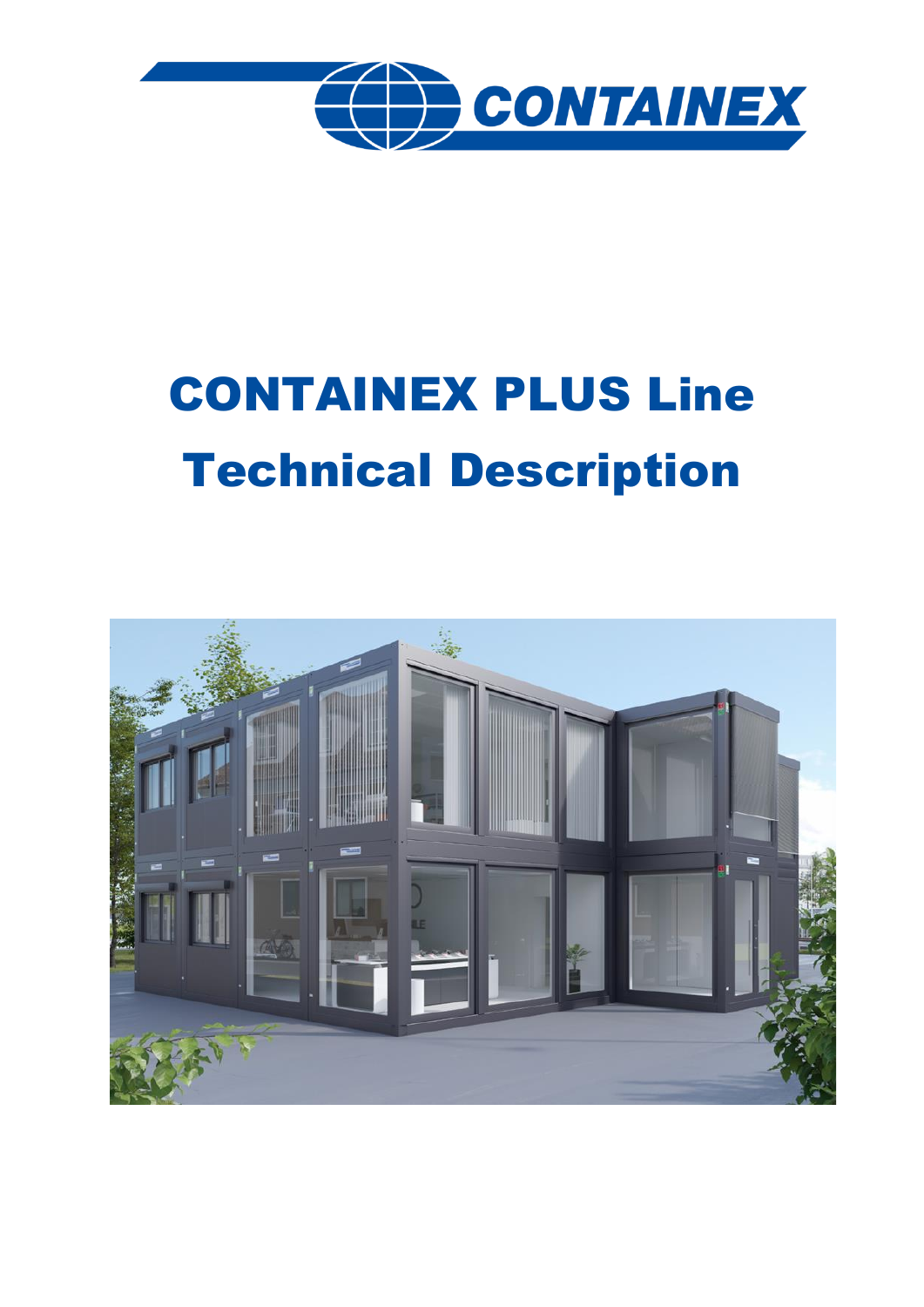

# **Content**

| 1              |       |  |  |  |
|----------------|-------|--|--|--|
| 1.1            |       |  |  |  |
| 1.2            |       |  |  |  |
|                | 1.2.1 |  |  |  |
|                | 1.2.2 |  |  |  |
|                | 1.2.3 |  |  |  |
|                | 1.2.4 |  |  |  |
| 1.3            |       |  |  |  |
| $\overline{2}$ |       |  |  |  |
| 2.1            |       |  |  |  |
| 2.2            |       |  |  |  |
| 2.3            |       |  |  |  |
| 3 <sub>1</sub> |       |  |  |  |
| 3.1            |       |  |  |  |
|                | 3.1.1 |  |  |  |
|                | 3.1.2 |  |  |  |
| 3.2            |       |  |  |  |
| 3.3            |       |  |  |  |
| 3.4            |       |  |  |  |
| 4              |       |  |  |  |
| 5              |       |  |  |  |
| 5.1            |       |  |  |  |
| 5.2            |       |  |  |  |
| 6              |       |  |  |  |
| 7              |       |  |  |  |
| 8              |       |  |  |  |
| 9              |       |  |  |  |
| 10             |       |  |  |  |
| 10.1           |       |  |  |  |
| 10.2           |       |  |  |  |
| 10.3           |       |  |  |  |
| 10.4           |       |  |  |  |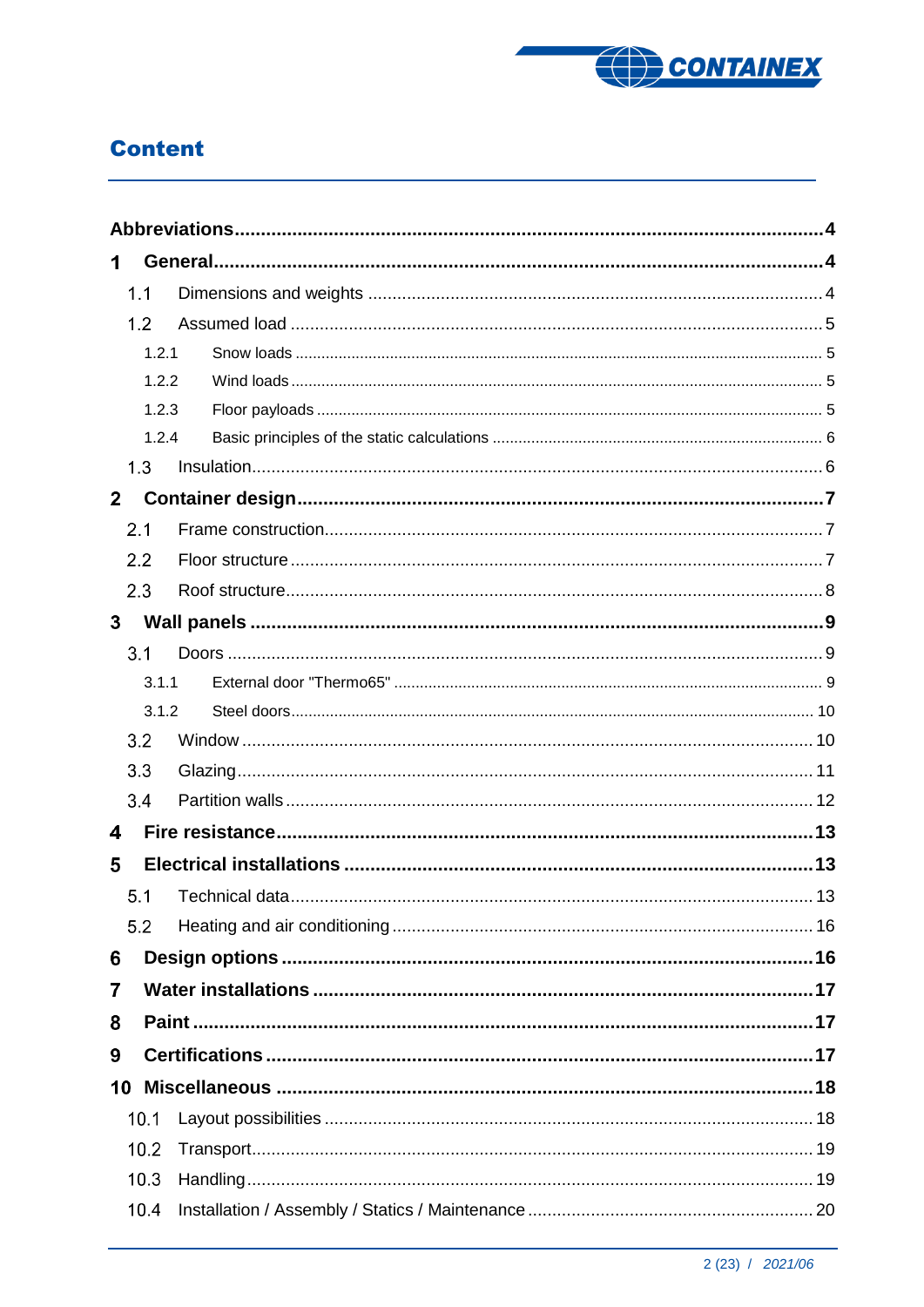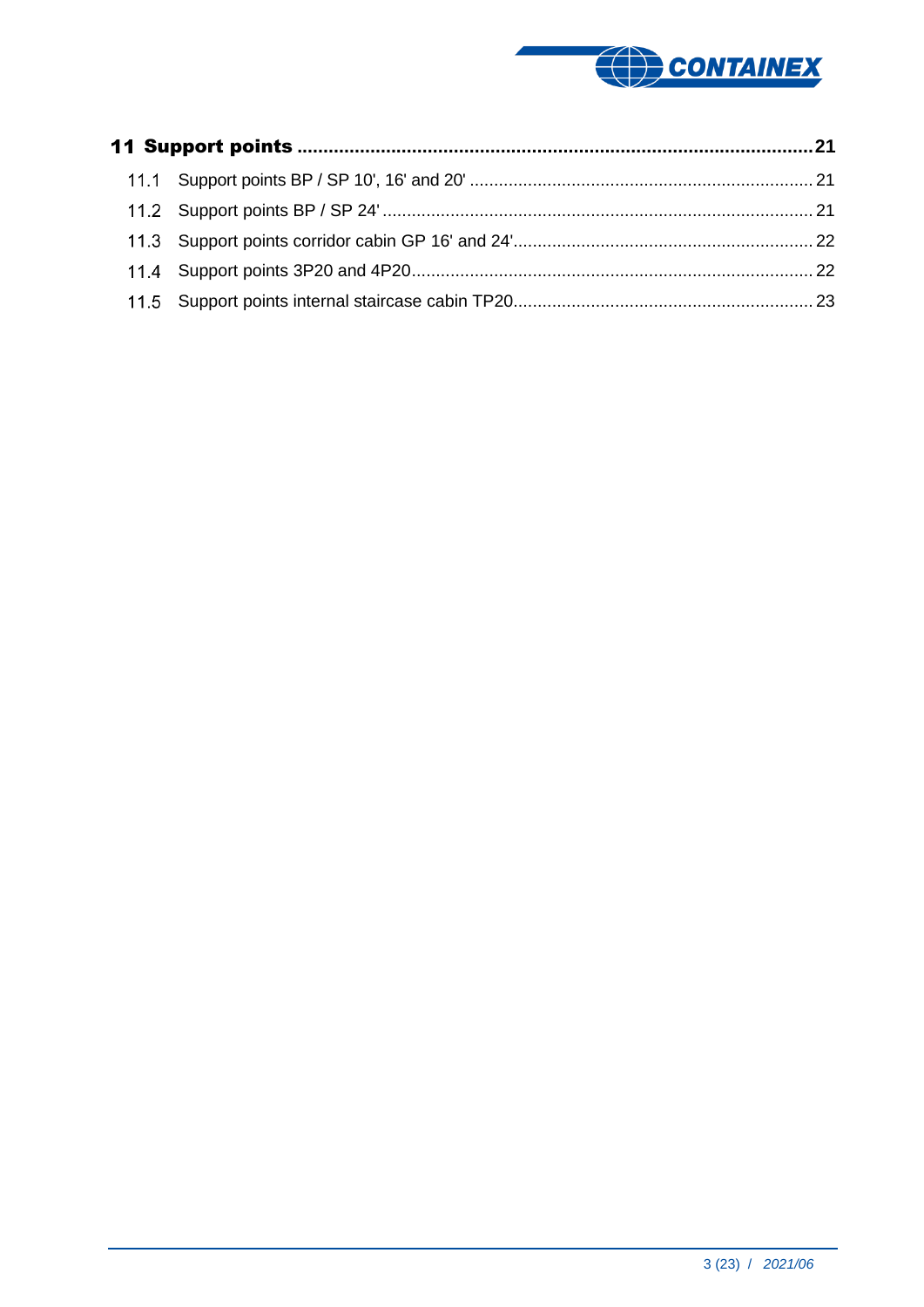

# <span id="page-3-0"></span>Abbreviations

The following abbreviations are used in the document:

| Portable cabin PLUS Line                   | <b>BP</b>        |
|--------------------------------------------|------------------|
| Sanitary cabin PLUS Line                   | <b>SP</b>        |
| Corridor cabin PLUS Line                   | GP               |
| Portable cabin PLUS Line 20'x10"*          | 3P <sub>20</sub> |
| Sanitary cabin PLUS Line 20' x10"*         | 4P20             |
| Internal staircase cabin PLUS Line 20'x10' | TP20             |

\* only available in a modular building in combination with an internal staircase cabin TP20

| Polyisocyanurate<br>Polyurethane | <b>PIR</b><br>PU |
|----------------------------------|------------------|
| Internal height                  | <b>RIH</b>       |
| External cabin height            | <b>CAH</b>       |
| Toughened safety glass           | <b>ESG</b>       |
| Laminated safety glass           | VSG              |

# <span id="page-3-1"></span>General

#### <span id="page-3-2"></span> $1.1$ Dimensions and weights

| Type    |        | external<br>[mm] |        |        | internal<br>[mm] |        | Weight<br>[kg]              |
|---------|--------|------------------|--------|--------|------------------|--------|-----------------------------|
|         | Length | Width            | Height | Length | Width            | Height | (approx.<br>specifications) |
| 10'     | 2,989  | 2,435            | 3,100  | 2,749  | 2,195            | 2,550  | 1,500                       |
| 16'     | 4,885  | 2,435            | 3,100  | 4,645  | 2,195            | 2,550  | 2,400                       |
| 20'     | 6,055  | 2,435            | 3,100  | 5,815  | 2,195            | 2,550  | 2,900                       |
| 24'     | 7,335  | 2,435            | 3,100  | 7,095  | 2,195            | 2,550  | 3,500                       |
| 20'x10' | 6,055  | 2,989            | 3,100  | 5,815  | 2,749            | 2,550  | 3,500                       |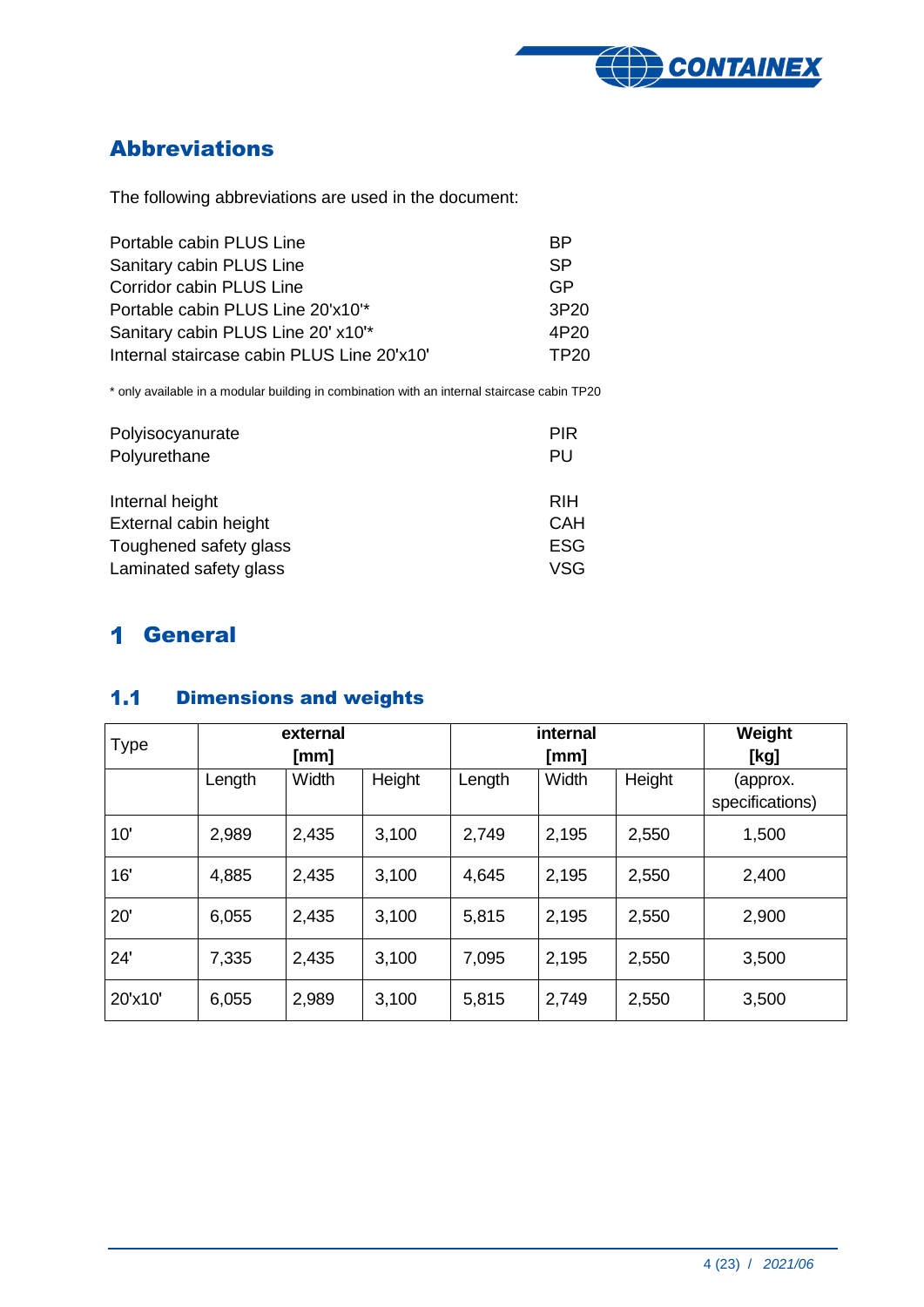

#### <span id="page-4-0"></span> $1.2$ Assumed load

### <span id="page-4-1"></span>1.2.1 Snow loads

**Characteristic snow load on the floor**  $s_k = 2,50$  kN/m<sup>2</sup> (250 kg/m<sup>2</sup>) *Shape parameters µ=0,8 ( s = µ1 \* sk = 2,0 (kN/m² (200 kg/m²))*

### <span id="page-4-2"></span>1.2.2 Wind loads

**Wind load** v*ref* = 27,5 m/s, (100 km/h) terrain category III

At wind speeds of more than than 27.5 m/s (100 km/h) additional securing of the cabins must be carried out (anchoring, screwing, etc.). Such measurements are to be calculated by approved specialists taking into consideration local standards and conditions.

### <span id="page-4-3"></span>1.2.3 Floor payloads

### 1.2.3.1 Payloads for BP / SP 10', 16' and 20'

| Ground floor: | max. load capacity 4,0 kN/m <sup>2</sup> (400 kg/m <sup>2</sup> ) |
|---------------|-------------------------------------------------------------------|
| Top floors:   | max. load capacity $3.0 \text{ kN/m}^2$ (300 kg/m <sup>2</sup> )  |

### 1.2.3.2 Payloads for BP / SP 24'

Ground floor: max. load capacity 4,0 kN/m² (400 kg/m²)

### 1.2.3.3 Payloads for corridor cabin GP16' and GP24'

Ground floor: max. load capacity 5,0 kN/m² (500 kg/m²) Top floors: max. load capacity 5,0 kN/m² (500 kg/m²)

### 1.2.3.4 Payloads for internal staircase cabin TP20

| Ground floor: max. load capacity 5,0 kN/m <sup>2</sup> (500 kg/m <sup>2</sup> ) |
|---------------------------------------------------------------------------------|
| Top floors: max. load capacity 5,0 kN/m <sup>2</sup> (500 kg/m <sup>2</sup> )   |

### 1.2.3.5 Payloads for 3P20 and 4P20

Ground floor: max. load capacity 3,0 kN/m² (300 kg/m²) Top floors: max. load capacity 3,0 kN/m² (300 kg/m²)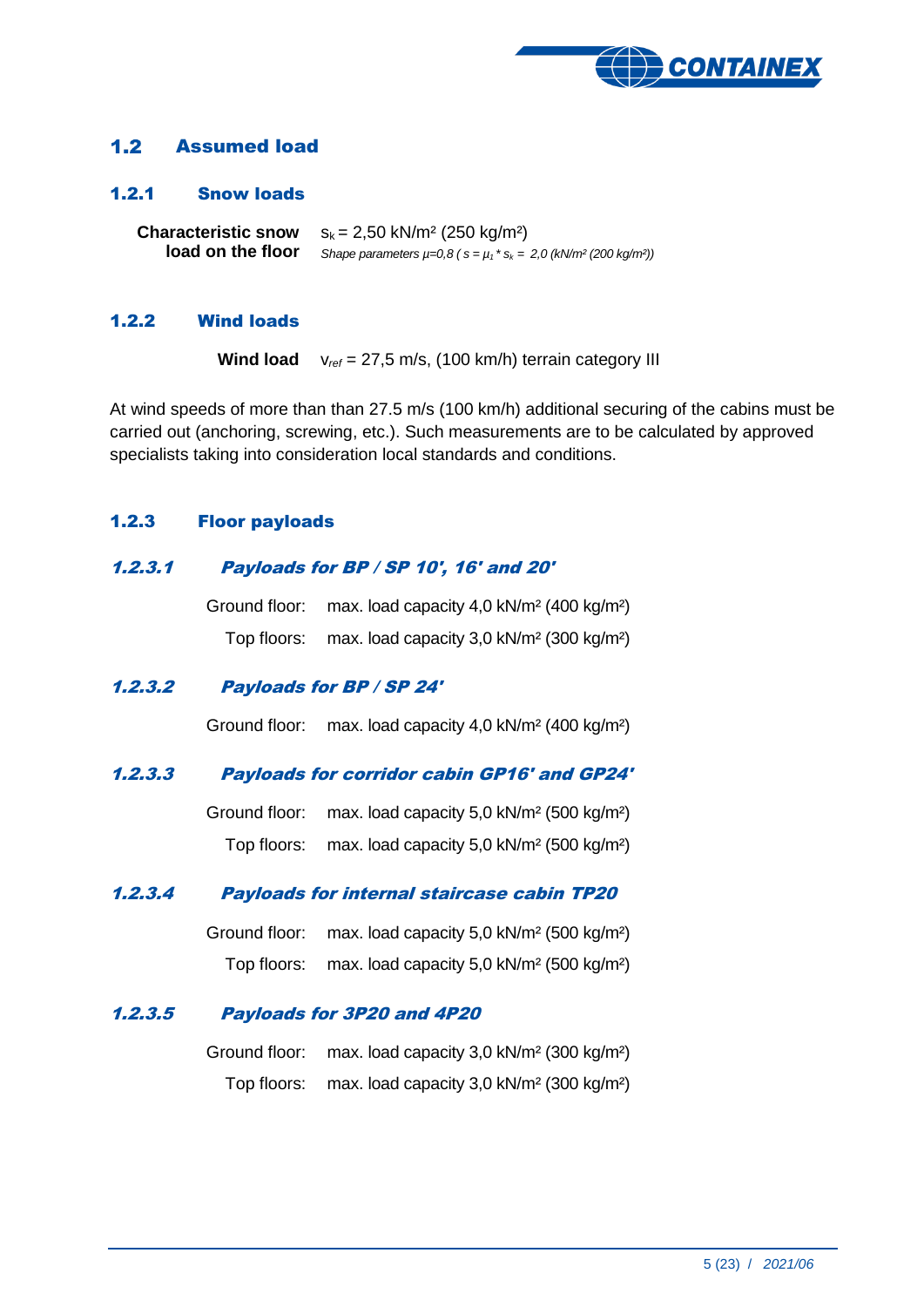

### <span id="page-5-0"></span>1.2.4 Basic principles of the static calculations

| <b>Exposed side:</b> | EN 1990 (Eurocode 0; basic principles)                           |
|----------------------|------------------------------------------------------------------|
|                      | EN 1991-1-3 (Eurocode 1; snow)<br>EN 1991-1-4 (Eurocode 1; wind) |
| Non-exposed side:    | EN 1993-1-1 (Eurocode 3; steel)                                  |
|                      | EN 1995-1-1 (Eurocode 5; wood)                                   |

For the countries DE, AT and CH, site specific structural calculations are available on request, taking into account the national application documents for the impact and resistance sides specified above.

Special load cases (as e.g. seismic safety) are not explicitly considered and must be requested separately!

#### <span id="page-5-1"></span> $1.3$ Insulation

| <b>Component</b>    | Insulating | <b>Thickness</b> | $U_{\text{max}}$ value | U-value      |
|---------------------|------------|------------------|------------------------|--------------|
|                     | material   | [mm]             | $[W/m^2K]$             | $[W/m^2K]$   |
|                     |            |                  | in the infill          | according to |
|                     |            |                  |                        | EN 10211     |
| <b>Roof</b>         |            |                  |                        |              |
|                     | PU+MW      | 80+120           | 0.16                   | 0.18         |
|                     | PU+MW      | $100+100$        | 0.15                   | 0.17         |
| <b>Wall element</b> |            |                  |                        |              |
| Full panel          | <b>PIR</b> | 110              | 0.20                   | 0.20         |
| Extra wall          | PIR+MW     | $110 + 80$       | 0.13                   | 0.14         |
| <b>Floor</b>        |            |                  |                        |              |
|                     | PIR+MW     | $110+50$         | 0.14                   | 0.20         |
|                     | PIR+PU     | $110+50$         | 0.13                   | 0.17         |

| <b>Doors</b>             |                          |                  |              |
|--------------------------|--------------------------|------------------|--------------|
| Order volume             |                          | <b>Thickness</b> | $Ud$ -value  |
|                          |                          |                  | $(W/m^2K)^*$ |
| External door "Thermo65" |                          |                  |              |
| 1150x2100                | thermally separated door | 65 mm            | 0.87         |
| <b>Steel doors</b>       |                          |                  |              |
| 1000x2125                | polystyrene              | 40 mm            | 1.70         |
| 875x2125                 | polystyrene              | 40 mm            | 1.80         |

\* The U-values relate to the Ud-value (U-value of the doors) of the specified construction width.

| <b>Window</b> |                                |                | $U_q$ -value (W/m <sup>2</sup> K)* |
|---------------|--------------------------------|----------------|------------------------------------|
|               | 3 pane insulation glazing with | 4/12/4/12/4 mm | 0.7                                |
|               | gas filling                    |                |                                    |

\* The U-values relate to the Ug value (U-value of the glass) of the specified glazing.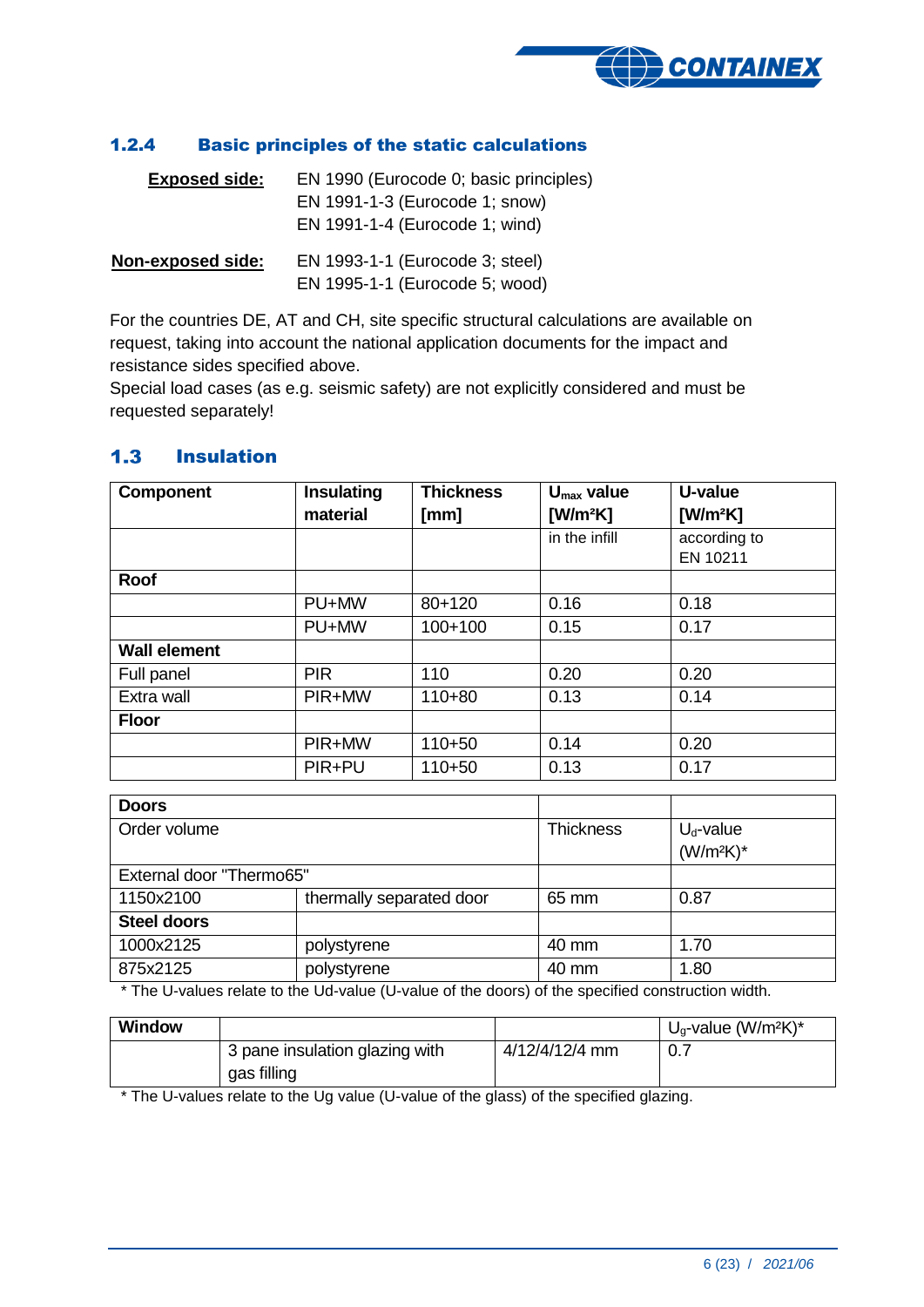

# <span id="page-6-0"></span>2 Container design

#### <span id="page-6-1"></span> $2.1$ Frame construction

### **Floor frame:**

Welded steel frame construction made of edged and rolled sections, 4 welded frame corners, edged and welded cross beams, profile height of floor frame: 180 mm, no forklift pockets available

### **Roof frame:**

Welded steel frame construction made of edged and rolled sections, 4 welded frame corners, edged and welded roof cross beams, profile height of roof frame: 250 mm

### **Corner column:**

Made of edged and welded steel profiles, edge length 170 mm, screwed tightly to the floor and roof frame

### **Rainwater drainage:**

Insulated rainwater drainage pipes DN 75 inside the corner columns, unrestricted drainage of the rainwater each on the front facing inwards at the lower frame corners

#### <span id="page-6-2"></span> $2.2<sub>2</sub>$ Floor structure

| <b>Insulation:</b><br>Insulating material: | 110mm PIR + 50mm MW<br>PIR, fire performance B-s2, d0 according to EN 13501-1<br>Fire behaviour MW: fire behaviour A1 (not flammable) according<br>to EN 13501-1 |  |  |
|--------------------------------------------|------------------------------------------------------------------------------------------------------------------------------------------------------------------|--|--|
|                                            | 110mm PIR + 50mm PU<br>PIR, fire performance B-s2, d0 according to EN 13501-1<br>Fire behaviour PU: D-s2, d0 according to EN 13501-1                             |  |  |
| Floor panel:                               | <b>Plywood panel - thickness21 mm</b><br>E1 in accordance with EN 636:2012<br>Fire behaviour D-s2, d0 or Dfl-s1 according to EN 13501-1                          |  |  |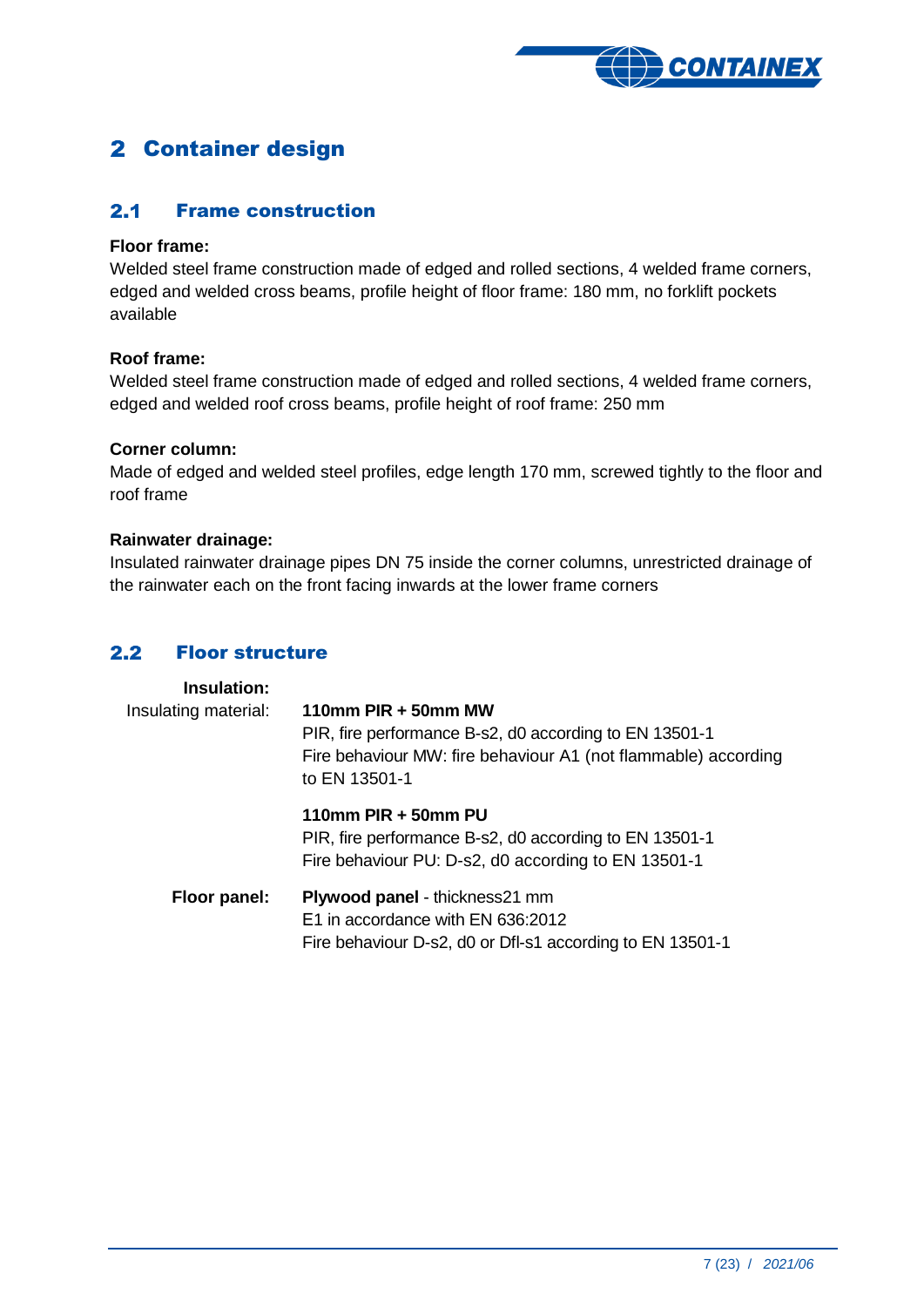

|                               | Vinyl floor cover, welded in sheets |                            | According to        |
|-------------------------------|-------------------------------------|----------------------------|---------------------|
|                               | in sanitary area including skirting |                            | standard            |
|                               | Eternal                             | Safestep (SA<br>Container) |                     |
| <b>Total thickness</b>        | $2.0 \text{ mm}$                    | $2.0$ mm                   | <b>EN ISO 24346</b> |
| Wear layer                    | $0.7$ mm                            | $0.7$ mm                   | <b>EN ISO 24340</b> |
| Fire behaviour                | $B_{fl}$ -s1                        | $B_{fl}$ -s1               | EN 13501-1          |
| Slip resistance               | R 10                                | R 11                       | <b>DIN 51130</b>    |
|                               |                                     | B                          | <b>DIN 51097</b>    |
| Classification<br>usage class | 34/43                               | 34/43                      | <b>EN ISO 10874</b> |
| Electrostatic<br>behaviour    | $\leq 2$ kV                         | $\leq$ 2 kV                | <b>EN 1815</b>      |

### **Floor cover:**

# <span id="page-7-0"></span>2.3 Roof structure

| External cladding:                        | Corrugated, galvanised and coated steel sheet,<br>thickness 0.60 mm                                                                                                                                                               |  |
|-------------------------------------------|-----------------------------------------------------------------------------------------------------------------------------------------------------------------------------------------------------------------------------------|--|
| Insulation:                               |                                                                                                                                                                                                                                   |  |
| Insulating material:                      | 80mm PU + 120mm MW<br>Fire behaviour PU: E acoording to EN 13501-1<br>Fire behaviour MW: fire behaviour A1 (not flammable) according<br>to EN 13501-1                                                                             |  |
|                                           | 100mm PU + 100mm MW<br>Fire behaviour PU: E acoording to EN 13501-1<br>Fire behaviour MW: fire behaviour A1 (not flammable) according<br>to EN 13501-1                                                                            |  |
| Ceiling sheeting:                         | 15mm plasterboard<br>Fire behaviour A2-s1, d0 acoording to EN 13501-1                                                                                                                                                             |  |
| Internal cladding:<br>Rainwater drainage: | Suspended ceiling with removable individual elements<br>Rainwater collection in short sided roof frame, drainage in the<br>corners with DN 75                                                                                     |  |
| Interior ceiling:                         | Interior ceiling as acoustic ceiling, consisting of suspended,<br>micro-perforated or smooth sheet steel profiles 600 x 600 mm,<br>similar to RAL 9010, individual elements removable with<br>restraint, including acoustic tiles |  |
| <b>CEE</b> connectors:                    | Externaly sunk into short sided container frame                                                                                                                                                                                   |  |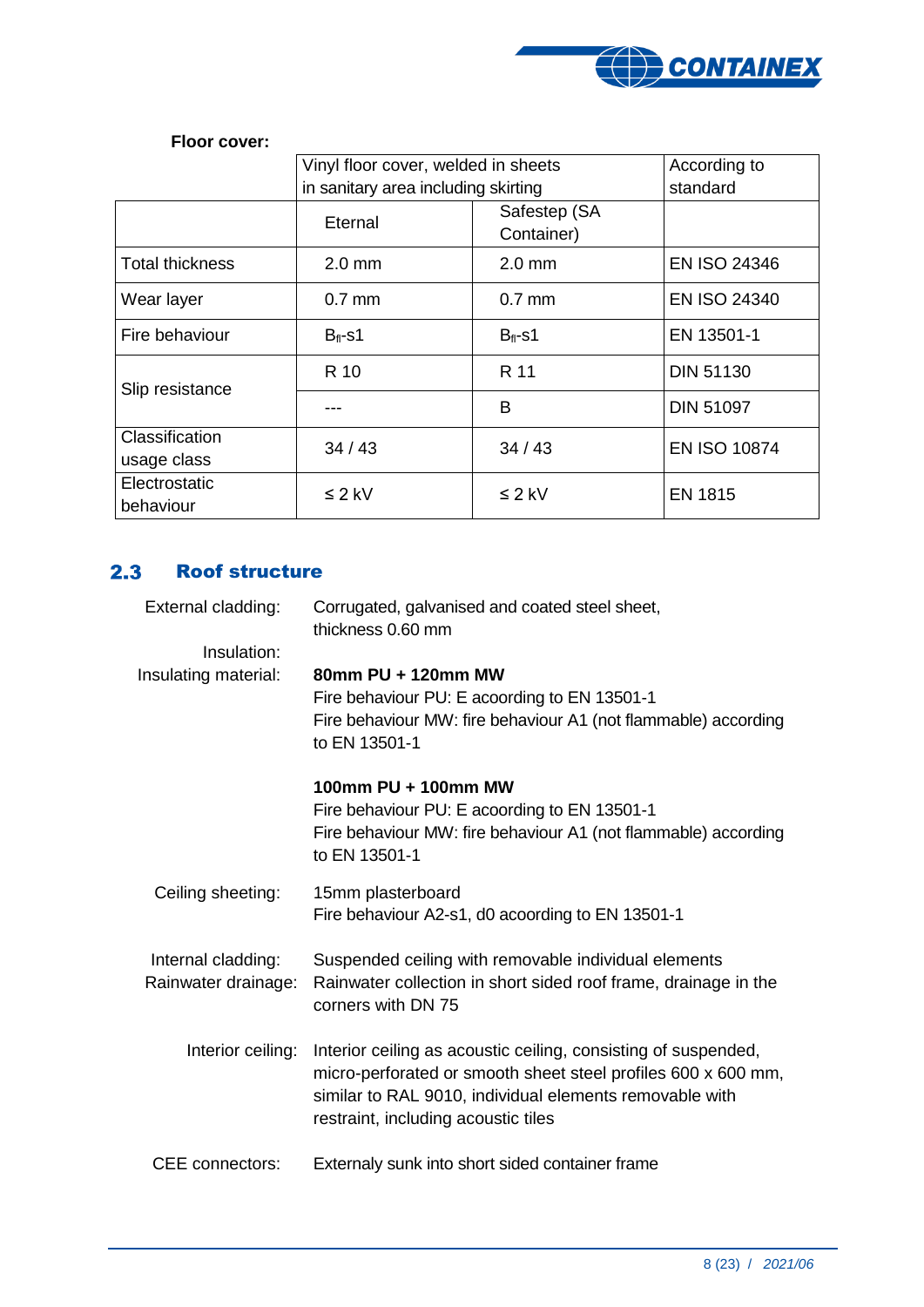

# <span id="page-8-0"></span>Wall panels

| Panels:                        | wall thickness 110 mm                                                                                                           |
|--------------------------------|---------------------------------------------------------------------------------------------------------------------------------|
| Available items:               | - full panel *<br>- double panels / rest panels<br>* doors / windows only in full panel                                         |
| External cladding:             | corrugated, galvanised and coated steel sheet, thickness 0,60 mm                                                                |
| Insulating<br>material:        | <b>PIR</b><br>Fire performance B-s2, d0 according to EN 13501-1                                                                 |
| Insulation<br>thickness:       | 110 mm                                                                                                                          |
| Internal cladding:             | galvanised steel sheet<br>Thickness 0.50 mm, colour: RAL 9010                                                                   |
| Extra wall:                    | wall thickness 90 mm                                                                                                            |
| Available items:<br>Insulating | - on the short side and on the long side                                                                                        |
| material:                      | <b>MW</b><br>Fire behaviour MW: fire behaviour A1 (not flammable) according to<br>EN 13501-1                                    |
| Insulation<br>thickness:       | 80 mm                                                                                                                           |
| Internal cladding:             | galvanised steel sheet<br>9.5 mm plasterboard, fire behaviour A2-s1, d0 according to EN<br>13501-1<br>internal colour: RAL 9010 |

# <span id="page-8-1"></span>3.1 Doors

# <span id="page-8-2"></span>3.1.1 External door "Thermo65"

| General:   | - right or left hand hinged<br>- outward opening<br>- including door closer                                                     |
|------------|---------------------------------------------------------------------------------------------------------------------------------|
| Door leaf: | - all-over foam filling, thermally separated<br>- 4-sided double sealing levels                                                 |
| Frame:     | - thermally separated aluminium frame<br>- 3-sided sealing level<br>- including thermally separated aluminium-plastic threshold |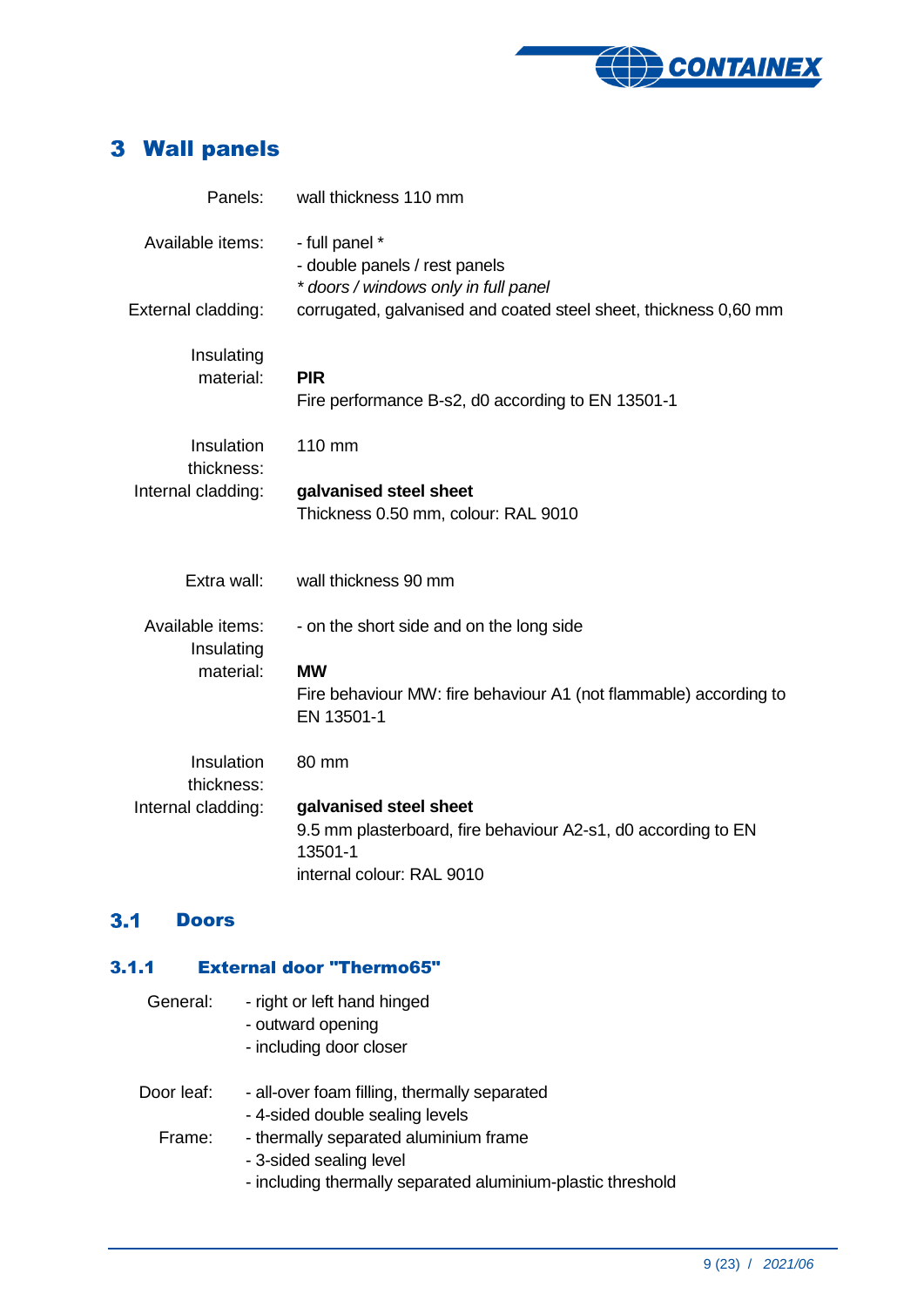

Belts: - 3 two-part roller belts, 3-dimensionally adjustable, with protective caps, pin-secured

|          | Nominal dimension | Clear opening           |
|----------|-------------------|-------------------------|
| External | 11,150 x 2,100 mm | $1,000 \times 2,005$ mm |
| door:    |                   |                         |

- Optional: emergency exit according to EN 179
	- panic bolt according to EN 1125
		- 3-pane insulation glazing: W  $x$  H = 150  $x$ , 1,603 mm (external VSG clear / middle Float sandblasted / internal ESG clear)

### <span id="page-9-0"></span>3.1.2 Steel doors

| Stop:<br>Door leaf: | - right or left hand hinged<br>- door leaf made of galvanised and laminated steel sheet on both sides                                                 |                                                                                     |
|---------------------|-------------------------------------------------------------------------------------------------------------------------------------------------------|-------------------------------------------------------------------------------------|
| Frame:              | - steel frame with triangular wrap-around sealing                                                                                                     |                                                                                     |
| Belts:              | - 2 two-part door hinges                                                                                                                              |                                                                                     |
| Dimensions:         | Nominal dimension                                                                                                                                     | Clear opening                                                                       |
| Steel doors:        | 875 x 2,125 mm                                                                                                                                        | 811 x 2,065 mm                                                                      |
|                     | 1,000 x 2,125 mm                                                                                                                                      | 936 x 2,065 mm                                                                      |
| Optional:           | - emergency exit according to EN 179<br>- panic bolt according to EN 1125<br>- door closer<br>- insulated glazing:<br>border frame:<br>$W \times H =$ | plastic white<br>238 x 1,108 mm (ESG)<br>550 x 1,108 mm (ESG)<br>550 x 450 mm (ESG) |

#### <span id="page-9-1"></span> $3.2$ Windows

| <b>Specification:</b> | - frame with 3-pane insulated glazing (ESG) including gas filling and fitted |
|-----------------------|------------------------------------------------------------------------------|
|                       | roller shutters                                                              |

- externally with aluminium clips in cabin colour
- interiour colour: RAL 9010
- insulated roller shutter box with blind fastener
- aluminium slats, foamed, colour similar to RAL 9006
- one hand tilt & turn mechanism

ATTENTION: The built-in insulation glass is only suitable for use at altitudes up to 1,100 m above sea level. Above 1,100 m sea level windows with a pressure compensating valve need to be used.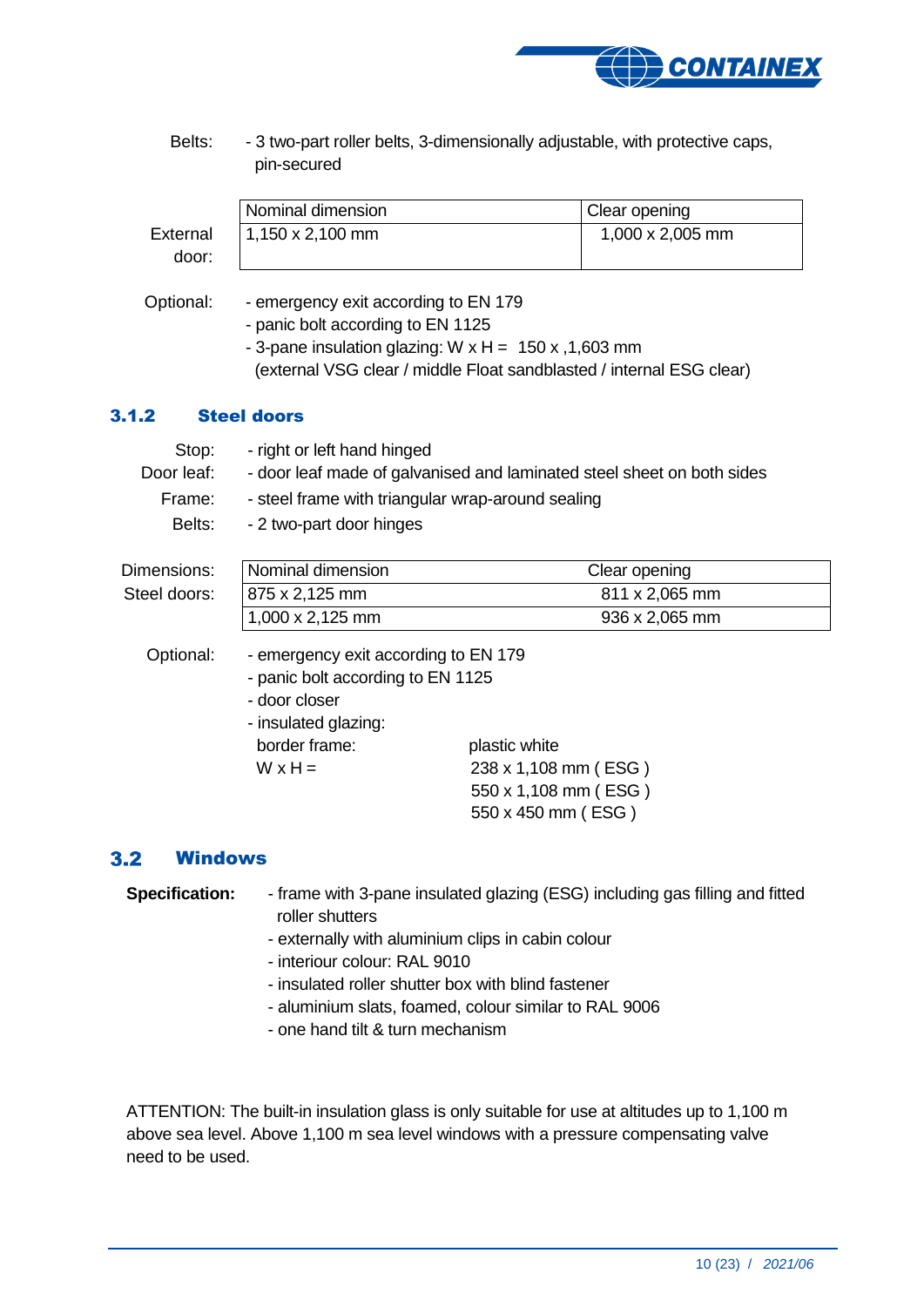

| <b>Window options:</b> | <b>Parapet height</b> | <b>External dimension</b> | <b>Clearance</b> |
|------------------------|-----------------------|---------------------------|------------------|
| Office window          | 1,030 mm              | 945 x 1,200 mm            | 820 x 1,080 mm   |
| Sanitary window        | 1,525 mm              | 644 x 706 mm              | 520 x 580 mm     |
| (privacy glass)        |                       |                           |                  |
| Double wing window     | 1,030 mm              | 1,745 x 1,200 mm          | 1,560 x 1,015 mm |
| with floating mullion  |                       |                           |                  |
| (without centre bar)   |                       |                           |                  |

Optional: - VSG glazing

- venetian blinds (for office windows and double wing windows) with remote control

#### <span id="page-10-0"></span> $3.3<sub>1</sub>$ **Glazing**

**Specification:** Thermally separated aluminium frame with 3-pane insulated glazing (ESG) including gas filling

- external paint: container colour
- interiour colour: RAL 9010

ATTENTION: The built-in insulation glass is only suitable for use at altitudes up to 1,100 m above sea level. Above 1,100 m sea level windows with a pressure compensating valve need to be used.









Optional: - VSG glazing

- emergency exit according to EN 179
- panic bolt according to EN 1125
- venetian blinds with remote control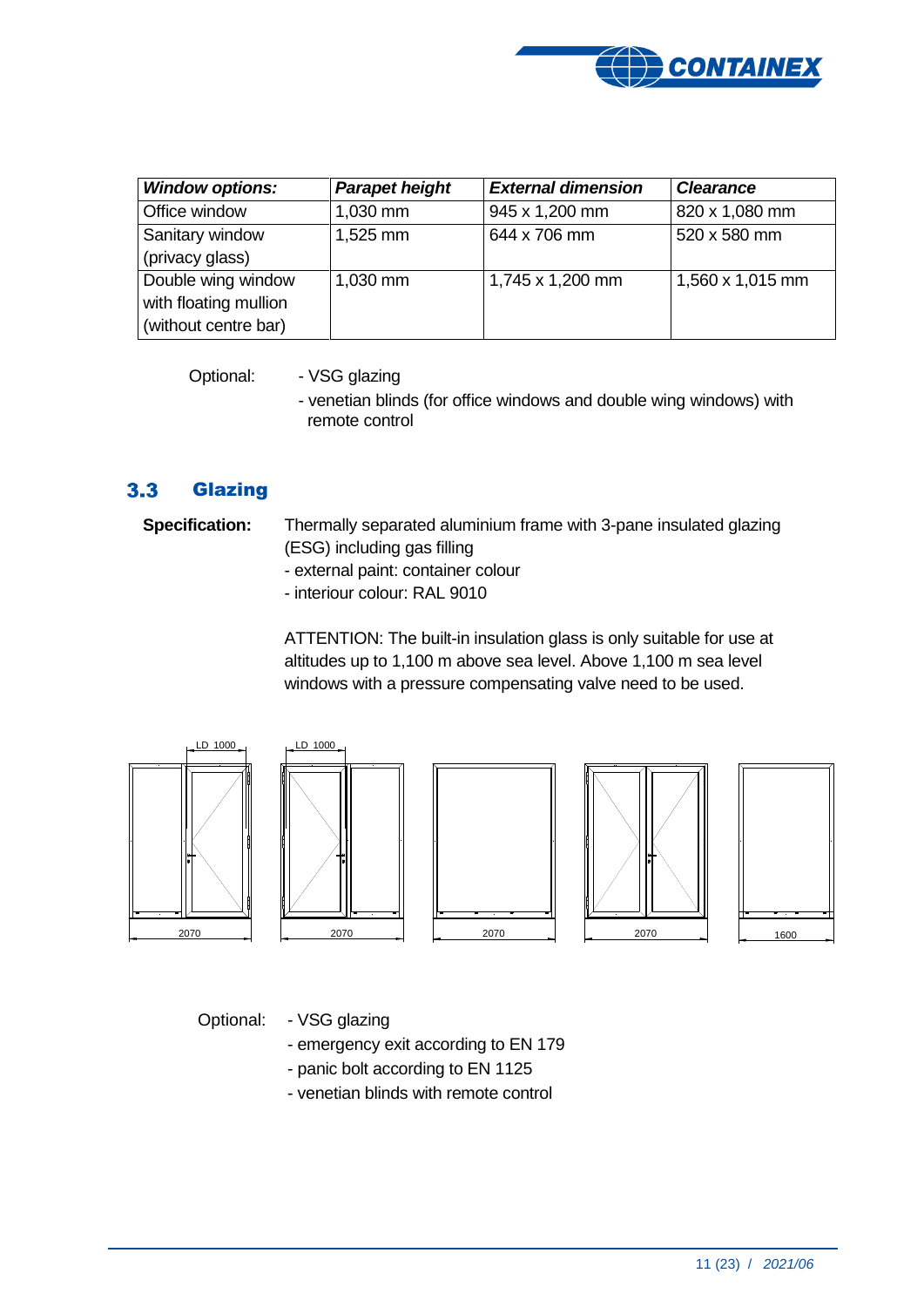

# <span id="page-11-0"></span>Partition walls

| Available items:         | full panels on the front and long side, door elements (doors see point<br>3.1.2) on the front and long side                                                |
|--------------------------|------------------------------------------------------------------------------------------------------------------------------------------------------------|
|                          | Total thickness: 80 mm or 120 mm                                                                                                                           |
| Insulating<br>material:  | <b>MW</b><br>fire behaviour MW: Fire behaviour A1 (not flammable) according to EN<br>13501-1                                                               |
| Insulation<br>thickness: | 60 mm (for overall thickness 80 mm) or 100 mm (for overall thickness<br>$120$ mm)                                                                          |
| internal cladding:       | double-sided plasterboard - sheet steel<br>9.5 mm plasterboard, fire behaviour A2-s1, d0 according to EN 13501-1<br>sheet steel decor: similar to RAL 9010 |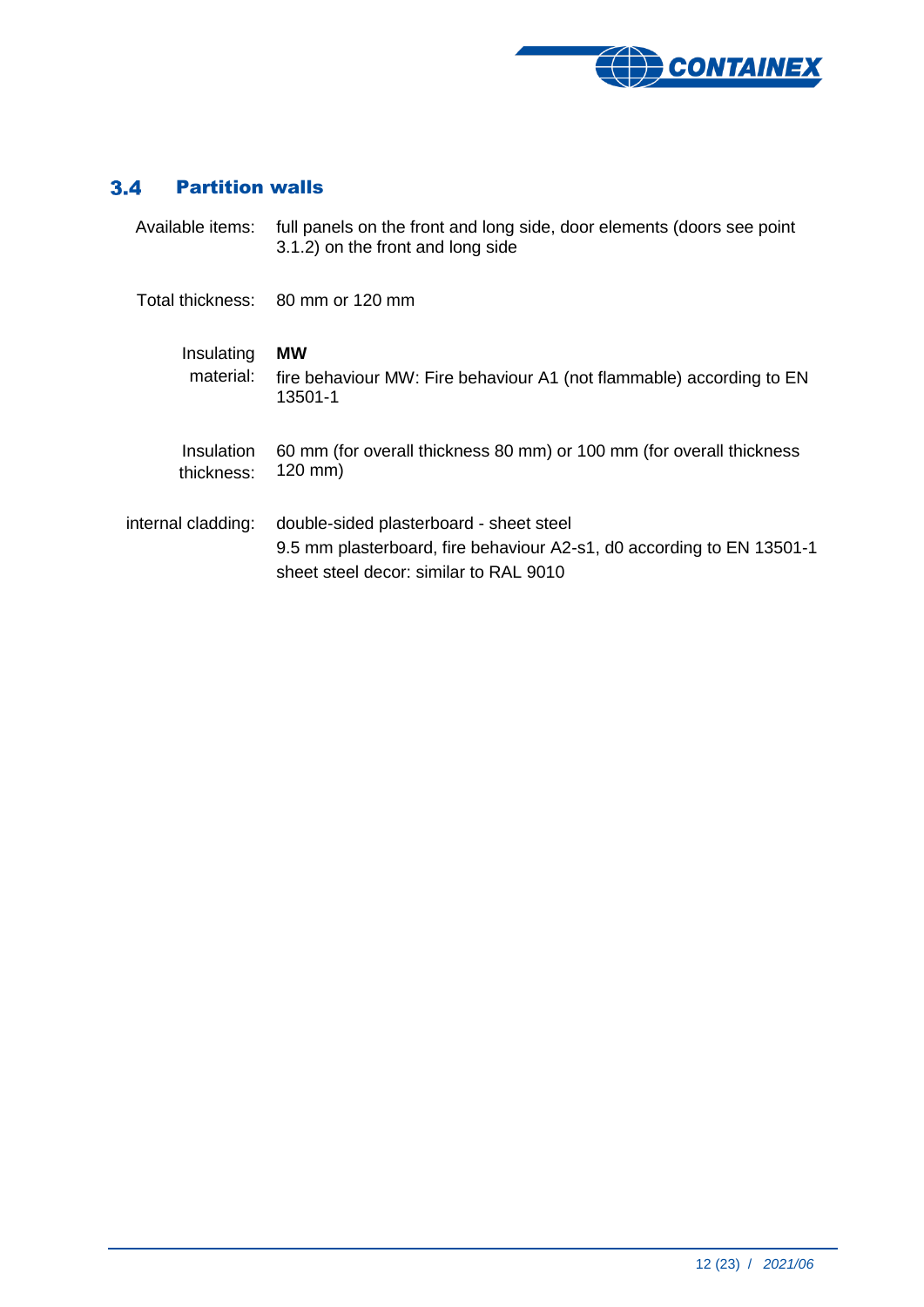

# <span id="page-12-0"></span>**4** Fire resistance

Standard equipment: fire resistance class of the components in accordance with EN 13501-2 Supporting structure: R30 Roof construction REI30

Wall panels: EI30

<span id="page-12-1"></span>Verification: Classification report according to EN13501-2, accredited institute IBS Linz

# Electrical installations

Specification: concealed cabling Protection class IP20 Plug insert according to country standards (VDE, ÖVE, NIN) Country specific design / variations possible

#### <span id="page-12-2"></span> $5.1$ Technical data

|                            | Basis VDE $(=\ddot{O}VE, NIN)$<br>CН                                                                           |                                                                                        |                                            |
|----------------------------|----------------------------------------------------------------------------------------------------------------|----------------------------------------------------------------------------------------|--------------------------------------------|
| Connection:                |                                                                                                                | recessed CEE external plug and socket connections                                      |                                            |
|                            |                                                                                                                | 230 V / 3-poles / 32 A (3x6 mm <sup>2</sup> )                                          |                                            |
| Voltage:                   |                                                                                                                | 400 V / 5-poles / 32 A (5x6 mm <sup>2</sup> )                                          |                                            |
| Frequency:                 |                                                                                                                | $50$ Hz                                                                                |                                            |
| Protection:                |                                                                                                                | residual current operated device 40 A / 0.03 A, 2-poles (230 V) Type A X <sup>**</sup> |                                            |
|                            | residual current operated device 40 A / 0,03 A, 4-poles (400 V) Type A X <sup>**</sup>                         |                                                                                        |                                            |
| <b>Distribution</b><br>box | cavity distribution box, double row                                                                            |                                                                                        |                                            |
| Cable:                     | type: H07ZZ-F & H07Z1-K (1x6mm <sup>2</sup> )<br>halogen-free mix, fire behaviour C <sub>CA</sub> -s1b, d1, a1 |                                                                                        |                                            |
| Electrical                 | light:<br>circuit breaker 10 A, 2-poles, 3x1,5 mm <sup>2</sup> , lk<10 kA                                      |                                                                                        |                                            |
| circuits***:               |                                                                                                                | circuit breaker 13 A, 2-poles, Ik<10 kA                                                |                                            |
|                            | heating:                                                                                                       | 3x 2,5mm <sup>2</sup>                                                                  |                                            |
|                            | socket                                                                                                         | circuit breaker 13 A,<br>2-poles, Ik<10 kA                                             | circuit breaker 10 A,<br>2-poles, lk<10 kA |
|                            | $3x2.5$ mm <sup>2</sup>                                                                                        |                                                                                        |                                            |
| Socket:                    | twin wall sockets<br>single socket                                                                             |                                                                                        |                                            |

\* mounting on ceiling

\*\* thermally protected with fuse at the same rated current

\*\*\* LC-release switch characteristic C

Optional: - spur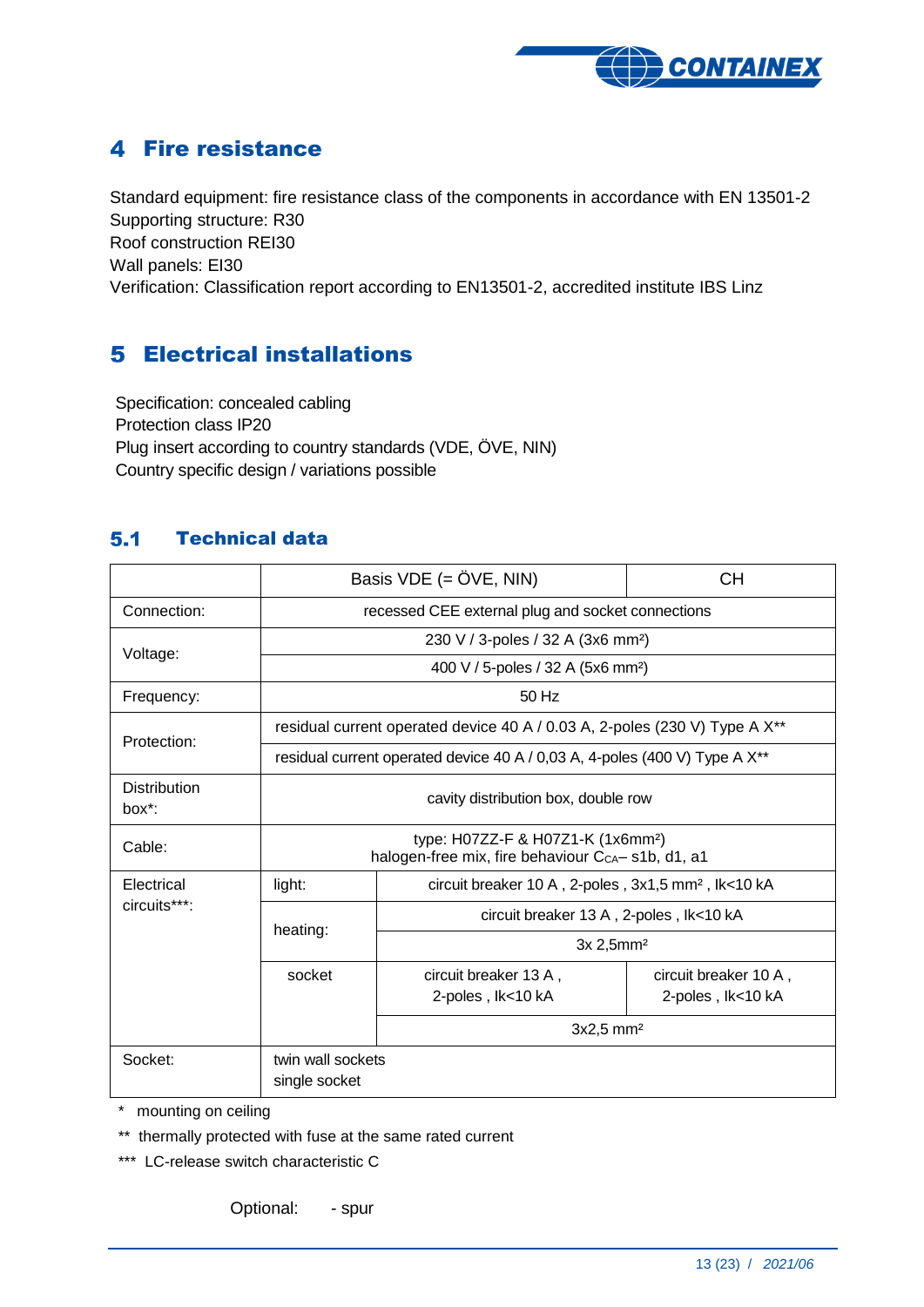

Compliance with the following CENELEC regulations regarding protection against electric shock and protection against overload and short circuit

- HD 60364-1:2008
- HD 60364-4-41:2017
- HD 60364-7-717:2010
- HD 60364-7-701:2007
- HD 384.4.482 S1:1997
- HD 384.7.711 S1:2003

Earthing: universally usable grounding terminal:

On both short sides in the floor frame of each corner a drill hole with a diameter of 9.4 mm is prepared for the fixture of the grounding terminal.

- The fitting of the grounding terminal is undertaken with a screw M10 with a self-cutting screw thread. The positioning of the screw is carried out in the factory on a suitable spot of the cabin.
- A grounding terminal and a four-wire connector are delivered with the container and need to be fitted by the customer on site.
- The protective earthing of the container must be carried out by the customer at the installation site..
- The effectiveness of the container's earthing connection and the measurement of the earthing resistance or the loop resistance must be verified by a qualified electrician on site, during the course of the electrical inspection, prior to commissioning.
- Lightning and overvoltage protection The required measures for the outer and inner lightning protection (grounding measures, overvoltage protection devices) for the devices operated in the cabin for the installation site and their sensitivity must be observed and be established if necessary.
	- Wiring: The Fixed cabling depending on the panel configuration and the user
		- Flexible cable system with plug contact and cables in full length

Safety advice: PE rail of the distribution box must be electro-technically connected with a 1x6mm² PE cable on the inside of the roof frame with a grounding pin and may not be removed (torque 10-15 Nm).

> The cabins can be linked electrically at the external CEE plugs and sockets. For the decision how many units to connect electrically the expected constant current in the link circuits has to be considered. The commissioning has to be carried out by an approved electrician.

> The manual for the assembly, start up, utilisation and maintenance of the electrical installations is delivered in the fuse box and needs to be followed!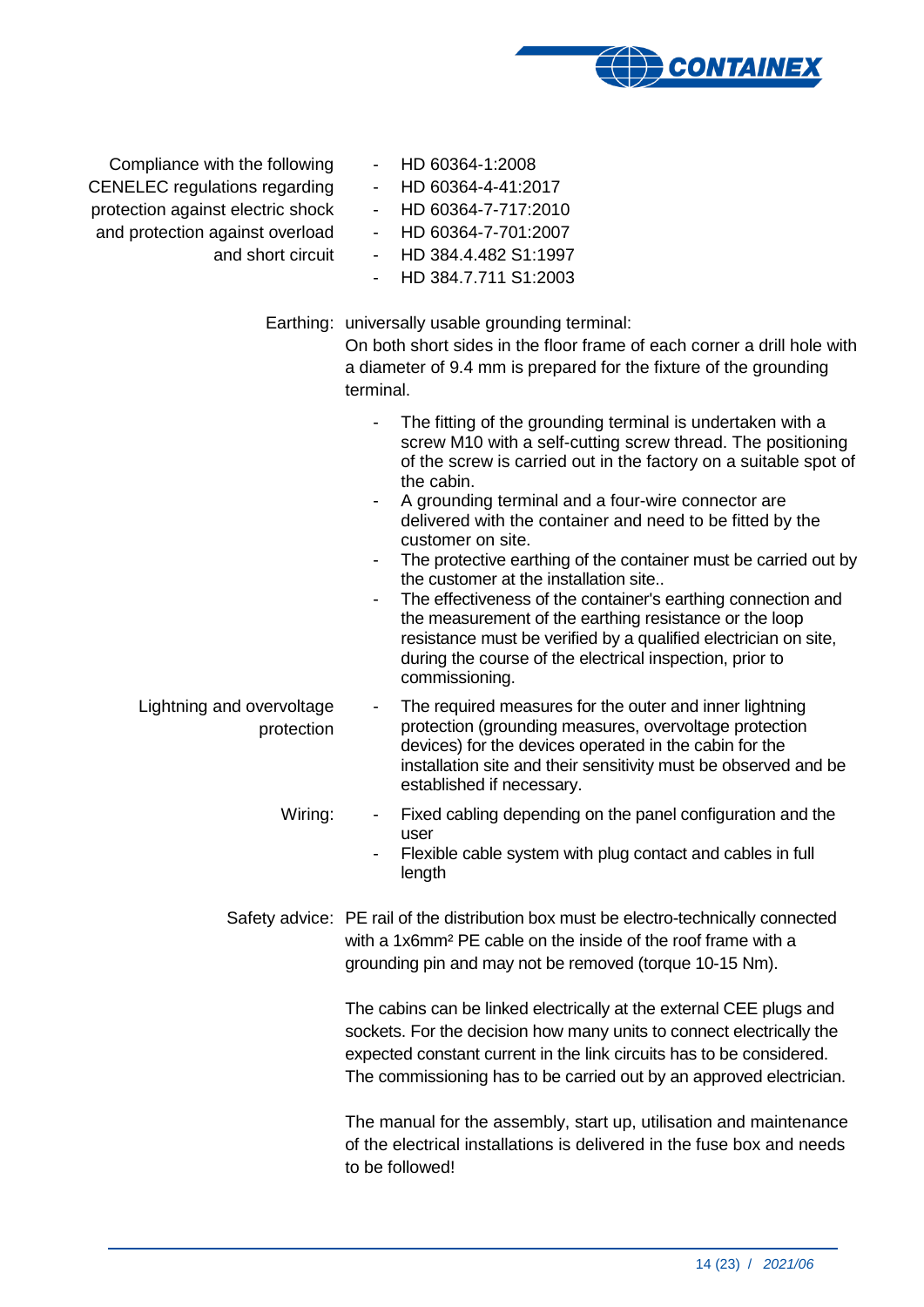

Before connecting the cabin to the supplying low voltage grid all appliances (consumer loads) need to be switched off and earthing needs to be ensured (earthing feed cable and earthing connecting lines between the cabins need to checked on potential equity and low Ohm level).

**Attention:** The supply- and connection cables are made for an operating voltage of max. 32 Ampere. These aren't secured with a overcurrent protection device. The connection of the cabins to the external electrical power supply may be only undertaken by a certified specialist company.

Before using the cabin (modular building) for the first time the efectiveness of the protection measures for the fault protection need to be checked by an authorised specialist company.

**Attention:** The commissioning of boilers and/or under table units is only permitted if they are filled!

Cleaning with a high-pressure cleaner is FORBIDDEN..

The electrical equipment of the cabin may not be cleaned by a direct water jet under any circumstances.

- If the containers are delivered into areas with increased lightning activity further measurements have to be taken under account to prevent overvoltage depending on the country specific rules.
- When cabins are placed near the ocean it is necessary to consider the special atmospheric conditions (salt content and humidity of the air) when the intervals for the periodic inspections by the operator are defined.
- In case machines or appliances with high starting current peaks are used (according to the manual of the respective appliances) adequate RCD/MCB must be used.
- The electrical fittings in the cabin are designed for minimal vibration exposure. If the exposure is higher, appropriate measures (and plug/screw contact checks) must be taken depending on the national technical regulations.
- If the cabins are used in areas with earthquake risks, the national regulations must be applied and the equipment must be adapted accordingly.
- The choice of the external linking cables of the cabins has to suit the country's national technical regulations.
- The cabins have to be secured against thermal overload with a type gL fuse or gG with max.  $IN = 32A$ .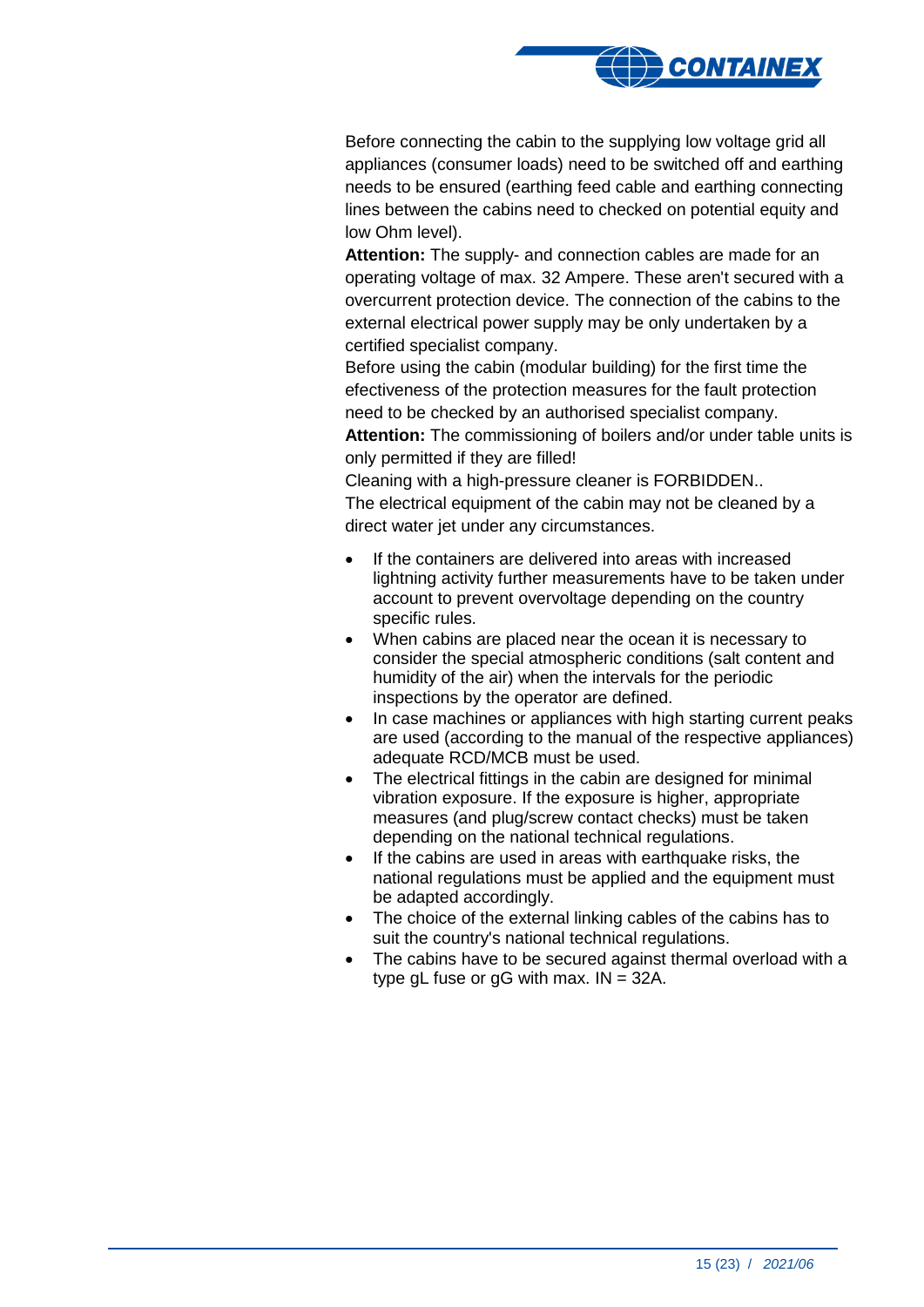

#### <span id="page-15-0"></span>Heating and air conditioning  $5.2$

Individual heating through frost monitors, electric convectors or fan heaters with thermostat control and safety switch for overheating. Mechanical ventilation options available with electrical ventilators.

Regular ventilation of the rooms must be provided. A relative humidity of 60 % should not be exceeded in order to avoid condensation.

|                                 |                                      | Output:             |
|---------------------------------|--------------------------------------|---------------------|
| <b>Description:</b>             | hygrostatic controlled<br>ventilator | $170 \text{ m}^3/h$ |
| (depending on number of cabins) | convector heater                     | 2 kW                |
|                                 | convector heater                     | $0.5$ kW            |
|                                 | fan heater                           | 2 kW                |

**All safety distances and instructions issued by the supplier for the equipment must be adhered to!**

<span id="page-15-1"></span>**The appropriate manuals and instructions are sent with the cabins.**

# **6 Design options**

| <b>General equipment</b>                              |                                                               |
|-------------------------------------------------------|---------------------------------------------------------------|
| - cable bushing in the panel                          | - telephone duct in the panel                                 |
| - cable bushing in the panel fastening                | - motion and presence detector                                |
| - cable channel on panel                              | - ventilation unit VL-100                                     |
| <b>Sanitary fixtures</b>                              |                                                               |
| - sanitary fixtures accessible to disabled<br>persons | - sanitary connection sunk into the panel                     |
| - Shower                                              | - intermediate panel                                          |
| - boiler: 50 l / 80 l / 150 l                         | - soap dispenser                                              |
| - pressure reduction valve                            | - Stop & Go fitting for wash hand basin                       |
| - wet room electrics (optional)                       | - continuous-flow water heater (for<br>pressureless fittings) |
| - ceramic hand wash basin                             | - urinal                                                      |
| - electrical hand dryer                               | - water installations (water inlet and outlet)                |
| - mirror                                              | - WC cabin                                                    |
| - paper towel dispenser                               |                                                               |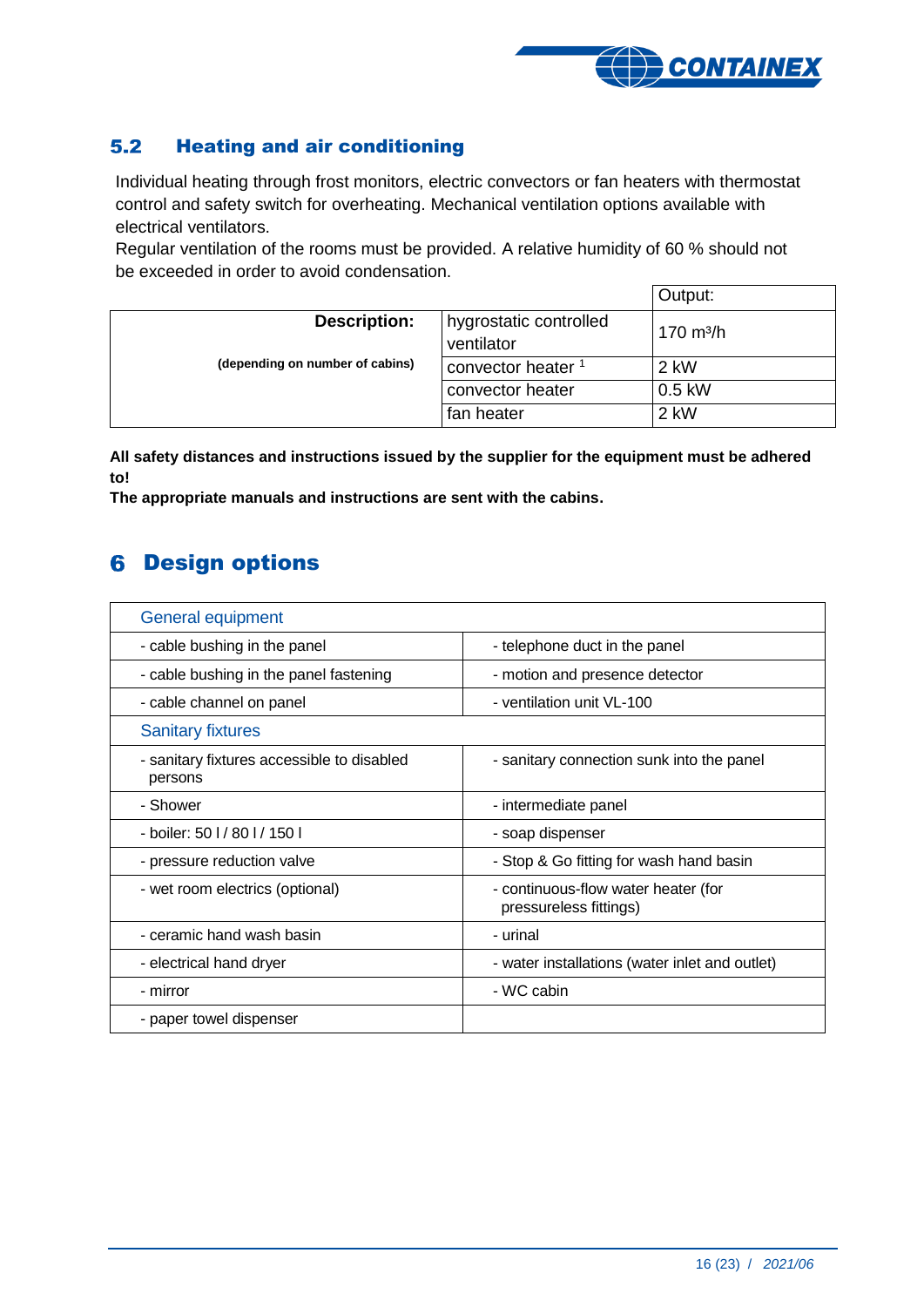

# <span id="page-16-0"></span>Water installations

Supply: supply using ½", ¾" or 1" pipe, sideways through cabin wall concealed cabling Internal: PP-R pipework (according to EN ISO 15874) Operating pressure: max. permitted operating / connection pressure 4 bar Warm water preparation: by using electric boilers, depending on the cabin type (50, 80 or 150 liters) ATTENTION: The boilers with 50/80/150 litres capacity are suitable for a max. operating pressure of 6 bar. A higher water pressure is reduced with an appropriate pressure reducing valve! Discharge: The waste water is collected via PVC pipes, DN 50 or DN 110 (external diameter 50 or 110mm) and discharged sideways through the cabin wall. The customer must drain any sewage into an approved sewage network in accordance with local regulations for water and faecal drains.

NOTE: Should the cabin not be used at temperatures below +3°C, the entire piping system must be emptied including the boiler (risk of frost!).

If residual water is left over (eg. drainage water, etc.) an anti-freeze agent must be used to prevent damage from water freezing. The shut-off valve on the water conduit must always stay open.

# <span id="page-16-1"></span>**8** Paint

Paint system with high weather and aging durability, suitable for city and industry atmosphere.

Wall panels: 25 µm coating thickness

Frame: 75-120 µm coating thickness

The painting of above mentioned parts is carried out with different types of production.. These achieve shades similar to RAL. We do not accept liability for colour variations in comparison with the RAL tones..

# <span id="page-16-2"></span>**9 Certifications**

CE marking in accordance with EN 1090 EXC 2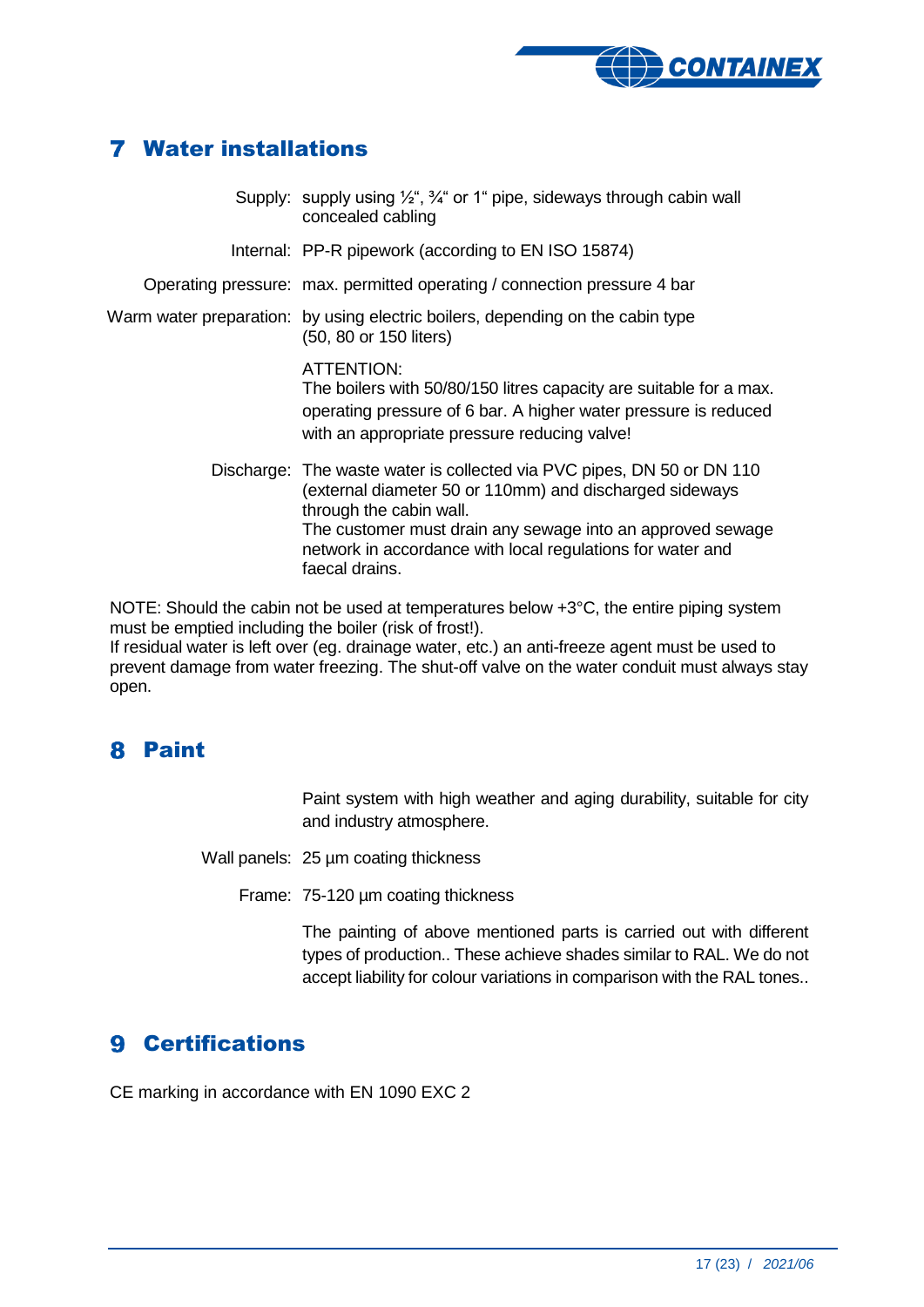

# <span id="page-17-0"></span>**10 Miscellaneous**

# <span id="page-17-1"></span>10.1 Layout possibilities

| ground floor                                         |                                                                                                                                            |
|------------------------------------------------------|--------------------------------------------------------------------------------------------------------------------------------------------|
| valid for 10' - 16' - 20' - 24' - TP20 - 3P20 - 4P20 |                                                                                                                                            |
|                                                      | No restriction on the open room sizes!                                                                                                     |
|                                                      | Attention: BP/SP 24' ground floor<br>version without additional central<br>support - it is not possible to add<br>storeys at a later date! |
|                                                      | Note: 3P20 and 4P20 are designed<br>without additional central supports                                                                    |
| 2- storey                                            |                                                                                                                                            |
| valid for 10' - 16' - 20' - TP20 - 3P20 - 4P20       |                                                                                                                                            |
|                                                      | No restriction on the open room sizes!                                                                                                     |
|                                                      | Minimum requirement 2x1x2 (reduced<br>wind loads: $22.5 \text{ m/s}$ )                                                                     |
|                                                      | The block 2x1x2 can be expanded as<br>required                                                                                             |
|                                                      | Note: 3P20 and 4P20 are designed<br>without additional central supports                                                                    |
| 3- storey                                            |                                                                                                                                            |
| valid for 10' - 16' - 20' - TP20 - 3P20 - 4P20       |                                                                                                                                            |
|                                                      | No restriction on the open room sizes!                                                                                                     |
|                                                      | Minimum requirement single row 3x1x3<br>(reduced wind loads: 22.5 m/s)                                                                     |
|                                                      | Minimum requirement double row<br>3x2x3 (reduced wind loads: 22.5 m/s)                                                                     |
|                                                      | These blocks can be expanded as<br>required                                                                                                |
|                                                      | Note: 3P20 and 4P20 are designed<br>without additional central supports                                                                    |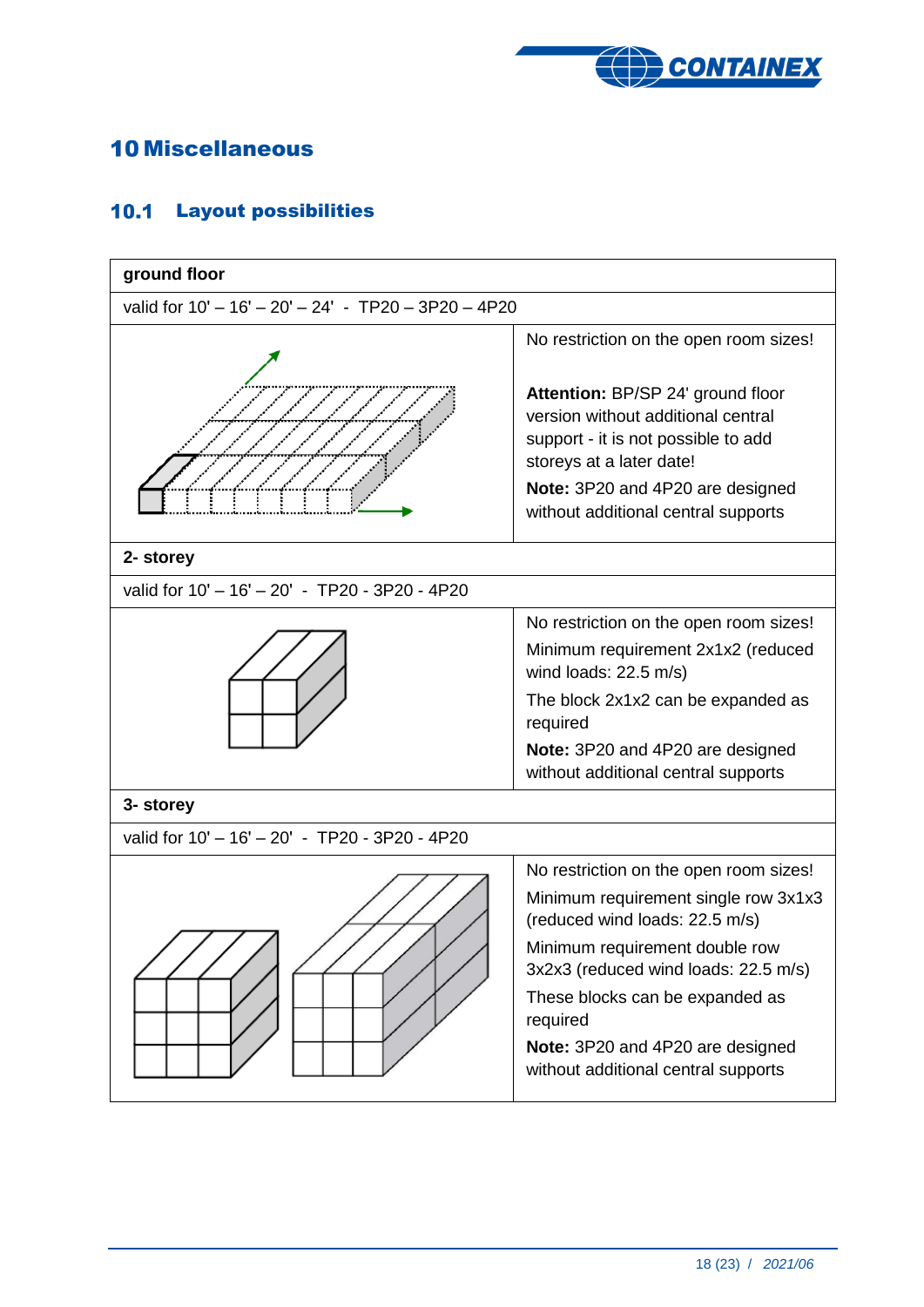

# <span id="page-18-0"></span>**10.2 Transport**

Containers must be transported on suitable trucks. The local laws for load securing must be adhered to.

The containers are not suitable for rail transport. The containers must be transported empty. Open container sides must be closed with appropriate covers before transport.

### <span id="page-18-1"></span>10.3 Handling

The following handling regulations for the cabins must be observed:

- The 10', 16', 20' and 20'x10' containers can be lifted by crane. The ropes/chains need to be fastened to the upper cabin corners. The angle between the rope/chain and the horizontal line must be a minimum of 60° (picture 1). The necessary rope length for a 20' container is at least 6.055 m.
- The 24' containers can also be lifted by crane. The ropes must be attached to the eyebolts/crane eyes screwed on at the top (not the cabin corners!). The angle between the lifting rope and the horizontal line must be a minimum of 60°.
- Due to the construction and design, handling with a spreader is not possible!
- The cabins may not be handled when loaded.



10': 2,989 mm 16': 4,880 mm 20':6,055 mm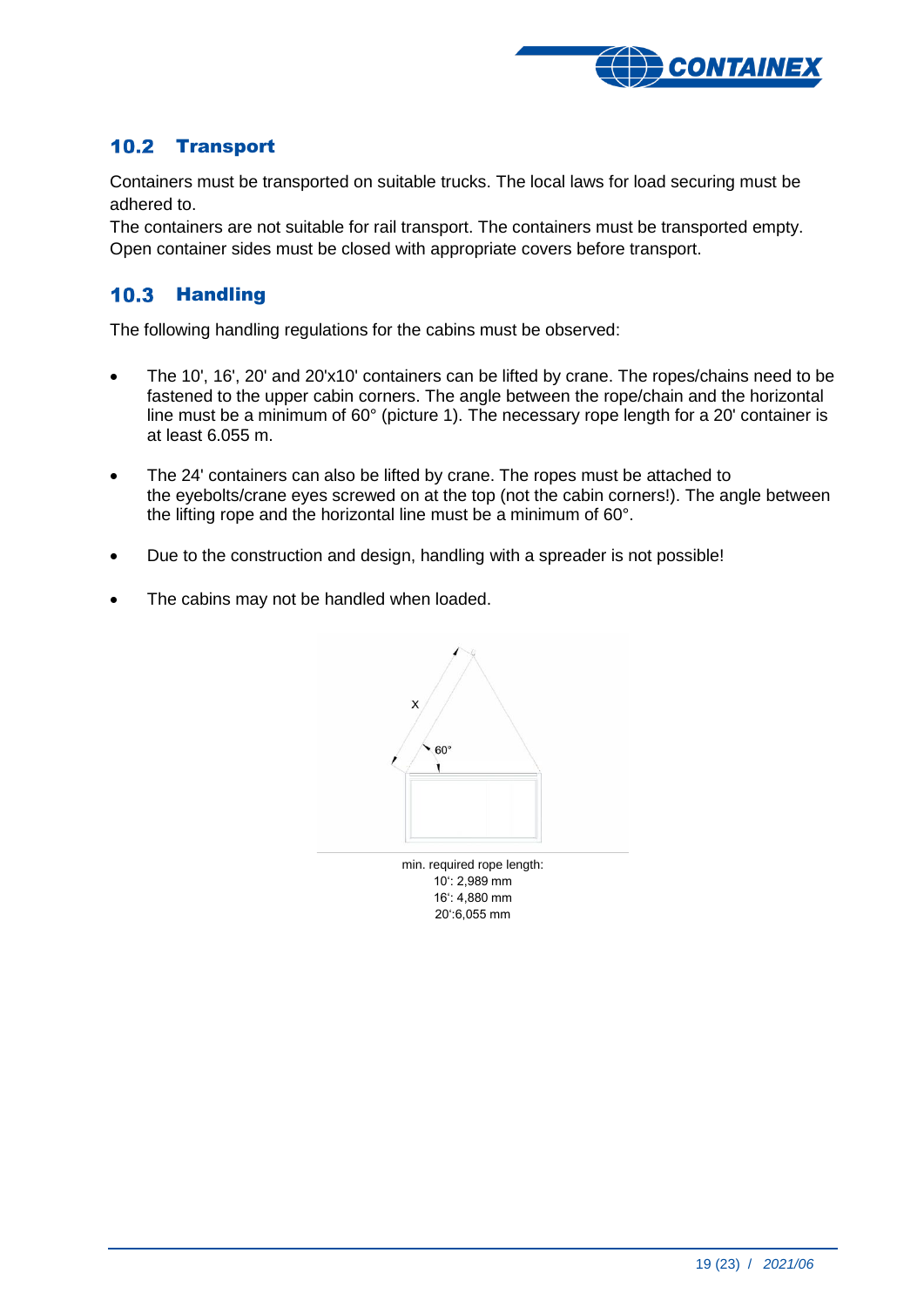

## <span id="page-19-0"></span>10.4 Installation / Assembly / Statics / Maintenance

### General:

Each individual cabin must be placed on foundations provided on site with the respective number of support points (see item 11 support points). The dimensions of the foundation has to be adapted to local circumstances, norms and frost line, under consideration of the local soil condition and the maximum possible loads. The levelness of the foundation is a precondition for a smooth assembly and the failure-free standing of the entire construction. Should the load points not be horizontally aligned, these must be highlighted in the width of the profile.

The design of the foundations must ensure a free flow of rain water.

During set up or placement of the cabin (constructions), maximum permitted loads and regional conditions (e.g. snow loads) must be taken into account. Packaging and transport covers must be disposed of or stored by the customer.

### Possible combinations of several cabins:

Individual cabins can be placed side by side, one behind the other or one on top of the other, taking into account the configuration options (see item 10.1) and the max. payloads.

The cabins must be stacked exactly on top of each other. The special CTX stacking cones must be used. The container roof is not suitable for storage of goods and materials.

The CONTAINEX assembly instructions and the service notes must be adhered to and can be sent upon request.

Handling and installation instructions are enclosed in the cabin and must be observed.

Before starting the work, a risk analysis must be carried out in accordance with the local requirements and the applicable provisions on site. Necessary measures must be implemented by the assembly personnel. Particularly when working on the cabin roof, safeguards must be put in place to stop anyone from falling.

### Sanitary fittings:

After connecting to the water supply the entire water circulation should be checked once more for water tightness (possible loosening during transport).

Containex denies any warranty for damages, which may result from placement contrary to the principles. Liability for consequential damages is excluded on principle.

Regulatory and legal requirements regarding storage, installation and use of cabins must be observed by the customer.

he suitability of the cabin (modularsystem) and any supplied accessories (e.g. stairs, air conditioning etc.) for the planned application must be checked by the customer.

Subject to technical alterations!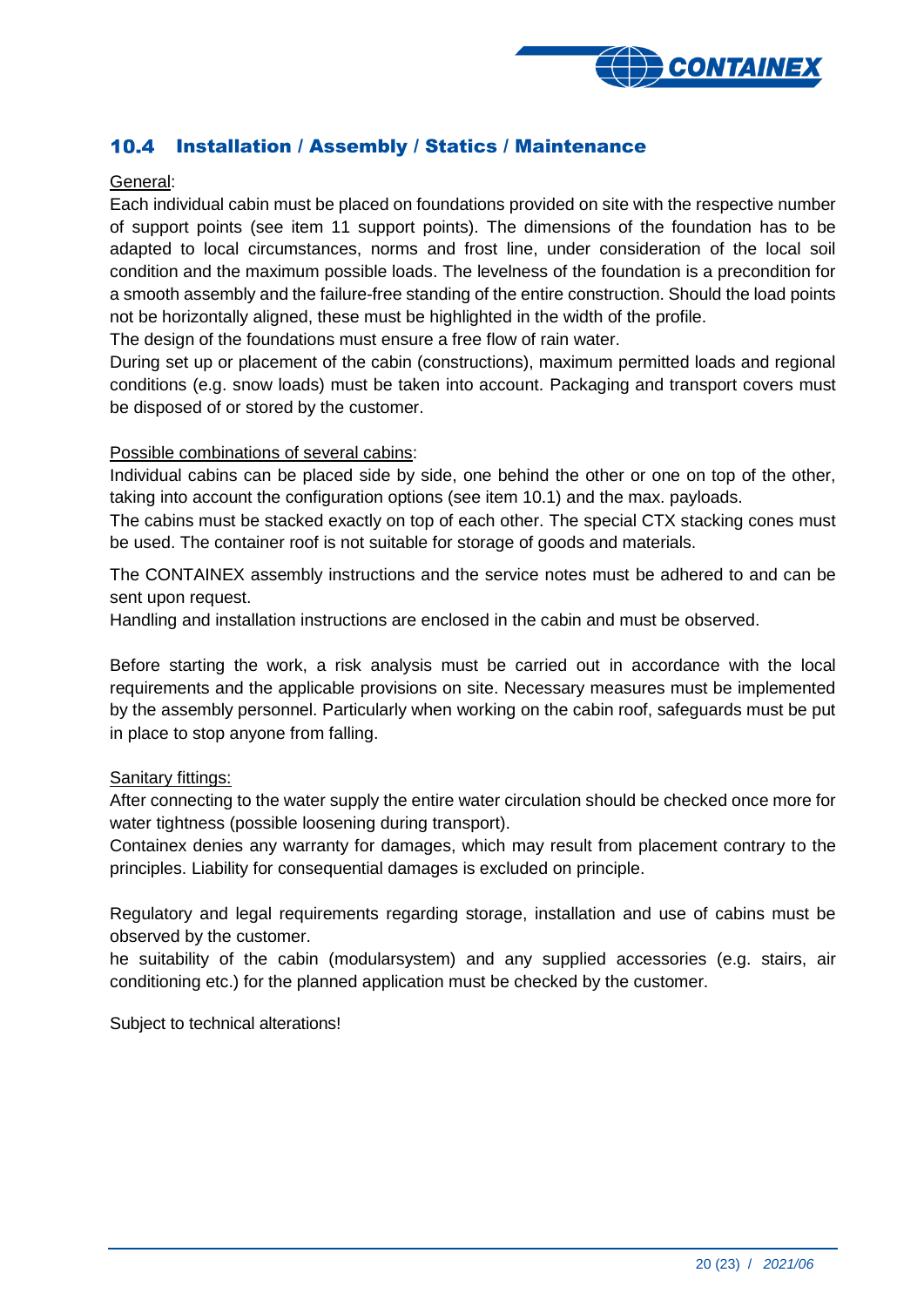

# <span id="page-20-0"></span>**11 Support points**

Each individual cabin must be placed on foundations provided on site with the respective number of support points. The smallest foundation size is 20 x 20 cm, but dimensions of the foundation have to be adapted to local circumstances, norms and frost line, under consideration of the local soil condition and the maximum possible loads. The customer must carry out the relevant measures.

#### <span id="page-20-1"></span> $11.1$ Support points BP / SP 10', 16' and 20'



 $\mathcal{L}_{\mathcal{A}}$ …minimum required container contact points

#### <span id="page-20-2"></span>Support points BP / SP 24'  $11.2$



…minimum required container contact points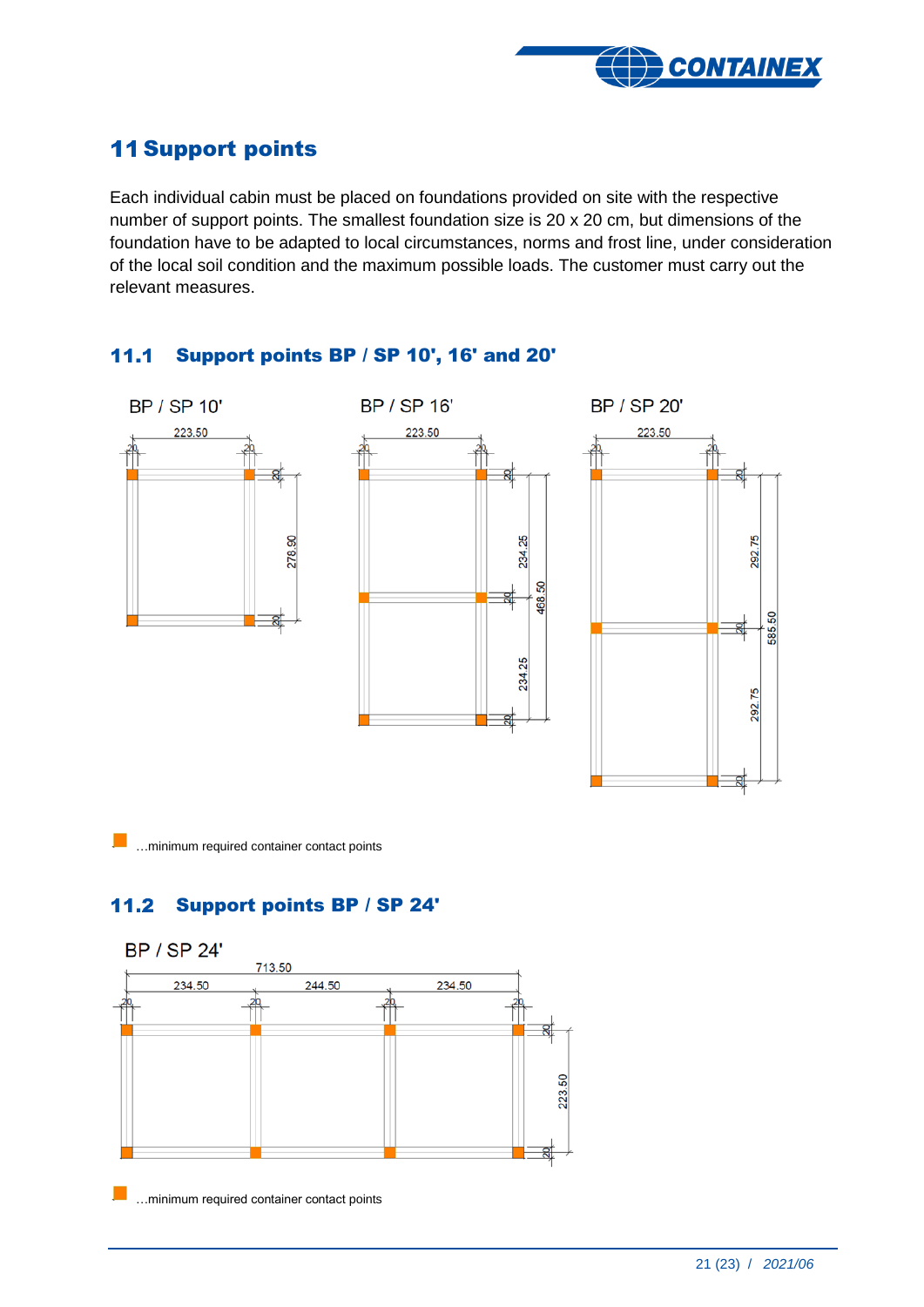

# <span id="page-21-0"></span>11.3 Support points corridor cabin GP 16' and 24'





<span id="page-21-1"></span>…minimum required container contact points

# 11.4 Support points 3P20 and 4P20

3P20 / 4P20



…minimum required container contact points